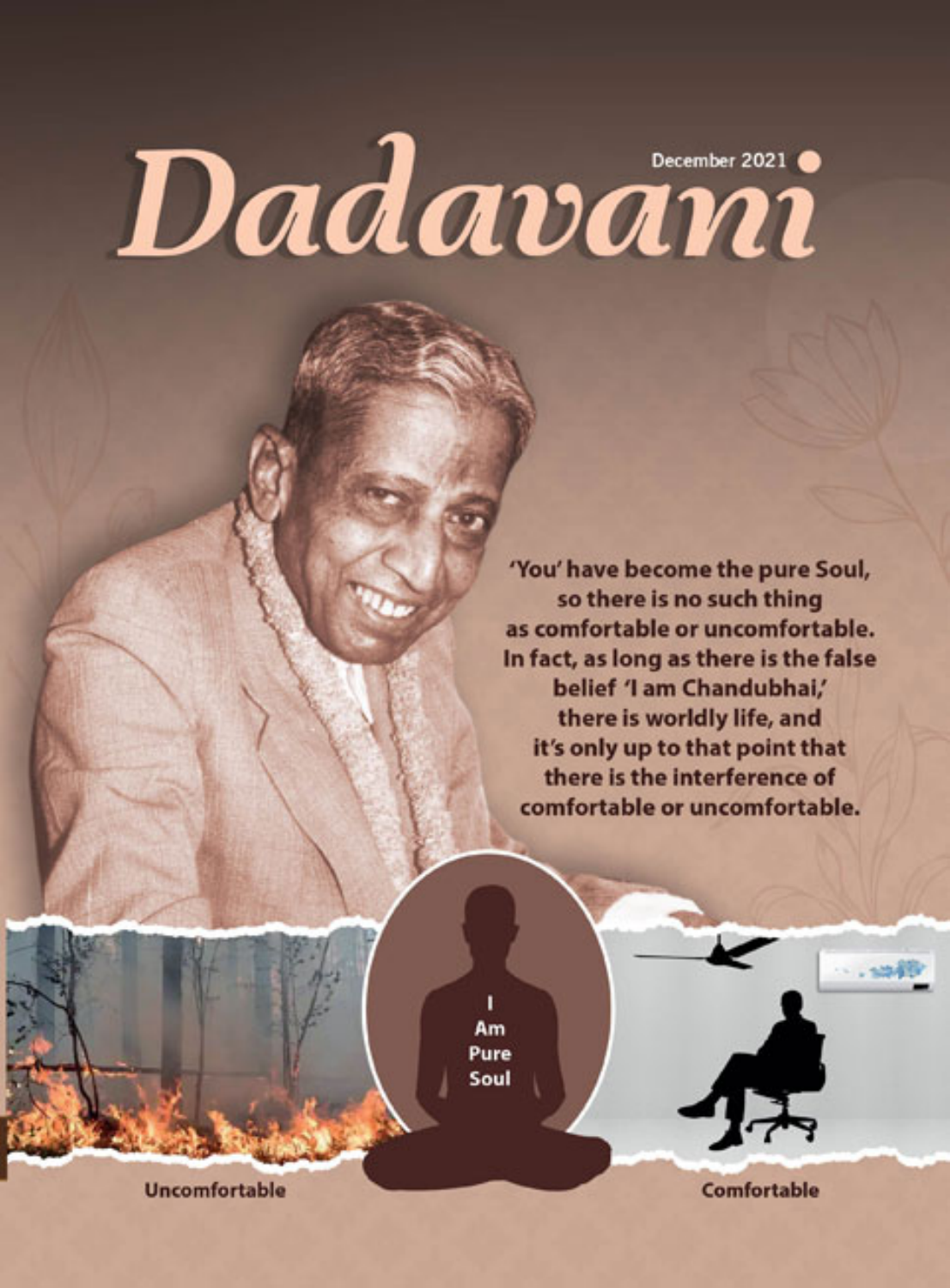### Pujya Deepakbhai's Satsang Tour to U.K. and Germany

Leicester (UK): Satsang and Gnan Vidhi: Dt. 14 to 19 October 2021



London (UK): Satsang and Gnan Vidhi: Dt. 20 to 26 October 2021



Germany: Satsang and Gnan Vidhi: Dt. 29 October to 1 November 2021

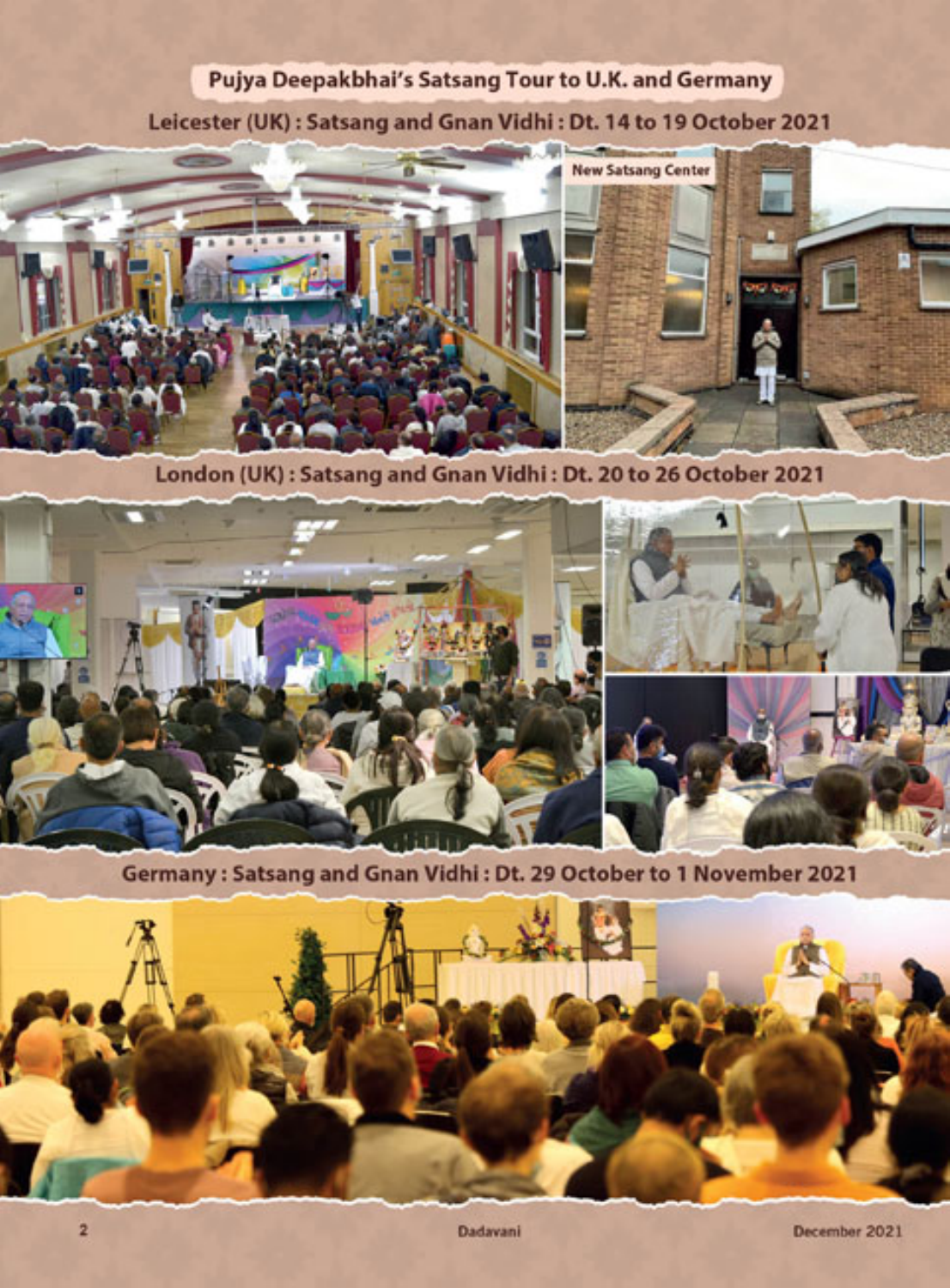**Editor : Dimple Mehta December 2021 Pages - 36**

# **DADAVANI**

### **Equality in the Comfortable and Uncomfortable**

### **EDITORIAL**

*Akram Vignani* absolutely revered *Gnani Purush* Dadashri [popularly known as *Dada Bhagwan*] has revealed the path of liberation in the most simple and straightforward language in this *Kaliyug* (the current era of the time cycle which is characterized by strife, discord, quarreling, and contention). He has provided closure for the confusions that arise in every situation of life, through which attachment and abhorrence do not arise, new karma do not get bound, and the existing karma get settled with equanimity. As soon as His speech gets absorbed in the heart, without changing any circumstance or any individual, all the entanglements of worldly interactions come to an end and the experience of freedom ensues within.

When facing each and every circumstance of life, we *mahatmas* (Self-realized Ones in *Akram Vignan*) progress as the Self by remaining separate [from the relative self] through the awareness of the five *Agnas*. However, when favorable or unfavorable circumstances appear before this *prakruti* (the relative self), the ego and intellect create a commotion within. One gets upset with the unfavorable and gets drawn in with the favorable. That itself is called *ajagruti* (lack of awakened awareness as the Self). During comfortable circumstances, one becomes involved in pleasure-seeking because greed and deceit, meaning *raag kashay*, arise at that time. Whereas with uncomfortable circumstances, one gets fed up, as a result of which, anger and pride, meaning *dwesh kashay*, arise.

Absolutely revered Dadashri would always welcome the unfavorable and he would always be on guard towards the favorable. He would even turn the comforts that he received into discomforts. The reason being, awakened awareness as the Self increases amidst the discomforts. Amidst the discomfort, the external part is absent and the Self is present. Amidst the comfortable, the external part is present. Hence, if one wants to be the Self, then the uncomfortable is beneficial.

When the discomforts would come about, Dadashri would take the adjustment of 'plusminus'. In this way, he would make the uncomfortable comfortable. He would always say, "That which causes mistakes to happen, that which makes you doze off, it is indeed what is comfortable that causes this to happen." Therefore, for the one who wants to attain liberation, he should set the understanding that the uncomfortable is actually comfortable. That which the world considers to be unfavorable, we consider it to be favorable. If an equal view arises towards comforts as well as discomforts, then no situation will lead to unhappiness. If adjustments are taken where one is not comfortable, then he can become *vitaraag* (free from attachment and abhorrence).

In the current edition, keys of practical experience have been provided regarding how to remain in the awakened awareness as the Self in the face of any comfortable or uncomfortable circumstance that arises in daily life. By using those keys, with a firm resolve, may we *mahatmas* all maintain equality in comfortable and uncomfortable circumstances, and additionally, may we do penance with equanimity in the uncomfortable circumstances that come our way, and engage in the *Purusharth* (progress as the Self) to increase the awakened awareness; that is the heartfelt, ardent prayer.

**~ Jai Sat Chit Anand**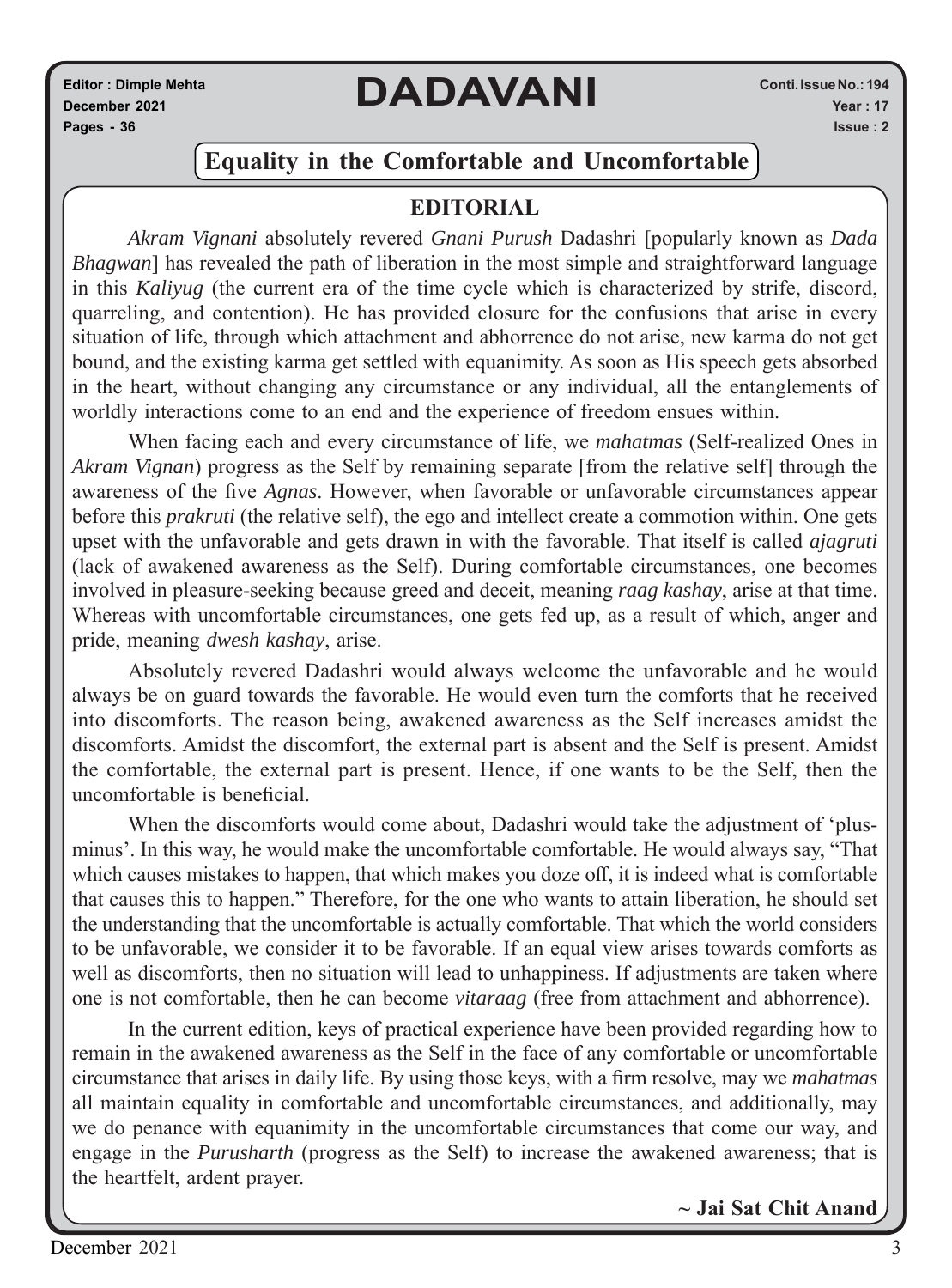# **Equality in the Comfortable and Uncomfortable**

*Dadashri has given detailed explanations for this Science in the Gujarati language and He has urged those who want to understand its depth fully, to learn the Gujarati language.*

While reading these translations of the Gujarati Dadavani magazine, if you feel there is any sort of contradiction, then it is the *mistake of the translators and the understanding of the matter should be clarified with the living Gnani.* 

*In order to enhance the reading experience of the English Dadavani, a glossary with the translations of the Gujarati words used in the matter is available on https://www.dadabhagwan.org/books-media/glossary/ on the internet for readers. Please share your feedback about this change and the overall reading experience of the English Dadavani on engvani@dadabhagwan.org.* 

*Please note that 'S' Self denotes the awakened Self, separate from the 's' worldly self or non-Self complex. The Self is the Soul within* all living beings. The term pure Soul is used by the Gnani Purush for the awakened Self, after the Gnan Vidhi. The absolute Soul is the fully enlightened Self. The worldly soul is the self. In the same manner, 'Y' You refers to the awakened Soul or Self, and the 'y' *you refers to the worldly self. Also note that round brackets are for translation purposes and square brackets are for clarity that has been added in English which is not originally present in Gujarati.*

### **Attraction For Worldly Life Brings Adversity**

**Questioner:** Although I have the internal desire, why does it seem more difficult to carry out activities to progress towards the Self (*Atma*)?

**Dadashri:** There is never any difficulty in carrying out activities to progress towards the Self. It is just that one does not have the internal desire for it. If the internal desire were present, then there would not be difficulty in carrying out activities to progress towards the Self. However, one has more affection and *aasakti* (inner tendency inclined towards attraction that attaches) for worldly life. That is why there appears to be difficulty in this. Otherwise, to attain the Self is natural, easy and simple. How long would it possibly take for the Self to return to Its own 'home'?

I had asked a farmer, "While taking this ox from here to the farm, what kind of temperament does it have?" He replied, "When I take it to the farm, it walks very slowly." "And what about on the way back home?" So he said, "Home?

It understands that we are going straight home, so it walks rapidly!" In the same way, from the moment the Self realizes that It is going to final liberation (*moksha*), It moves along rapidly. 'It' is going to Its own home, isn't It! Whereas everywhere else, It moves along very slowly with great difficulty.

# **Liberation Through the Right Understanding**

**Questioner:** All this is fine, but if you were to look at worldly life (*sansaar*) right now, nine out of ten people are having misery (*dukh*).

**Dadashri:** It is not nine out of ten. perhaps two out of a thousand people may be happy, they may have some sort of peace. Everyone else is indeed suffering day and night.

When a sweet potato is placed in a charcoal pit, from how many sides does it get roasted? From all sides. In the same manner, this entire world is being roasted. Hey, 'we' can See in 'our' *Gnan* (Knowledge of the Self) that it is burning in a fire fueled by petrol!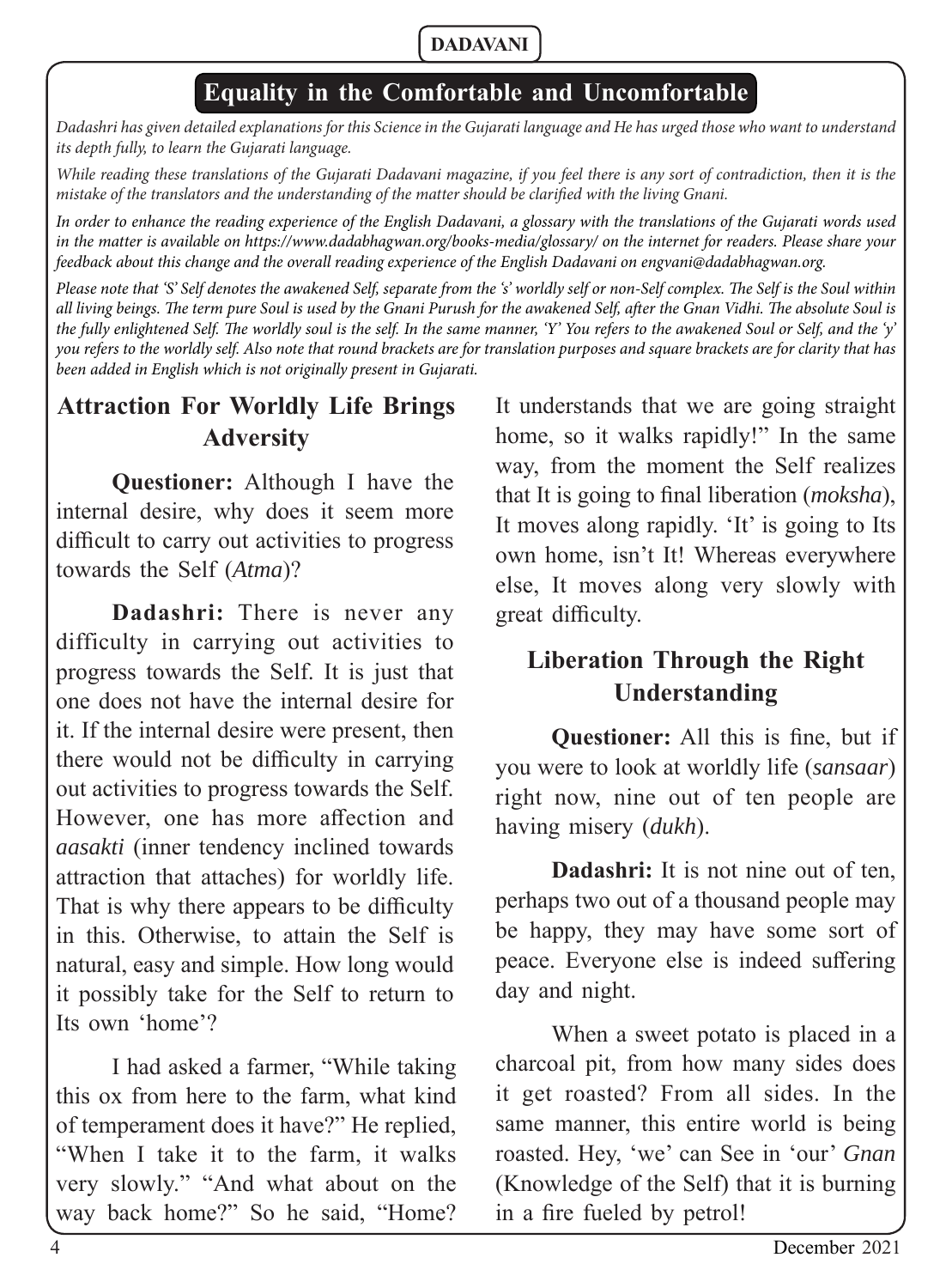Problems keep arising; that is known as worldly life. Worldly life equates to quarrels due to attachment (*raag*) and abhorrence (*dwesh*). For a short span, there is attachment and in the next span of time, there is abhorrence. 'We' have made very subtle discoveries about worldly life. 'We' are saying all of this after having made the ultimate discovery. 'We' are showing you how to live in worldly interaction, and 'we' also show you how to attain liberation. 'Our' purpose is to lessen your difficulties.

The Lord says just this much, "Do not be troublesome to anyone in worldly dealings, ensure that much." If someone tells you, "Hold on there," and if you act as if you are completely oblivious, then what would happen?

All these other matters need to be understood. All these electric points [switches] are arranged, so if you understand each and every point [switch], then there won't be any problem. Otherwise, instead of the fan, the light will turn on, and instead of the light, the fan will turn on, and so on.

Liberation is attained through the understanding that the *Gnani Purush* (One who has realized the Self and is able to do the same for others) gives. What is even possible without that understanding? Only the *vitaraag* religion can give freedom from all misery. Nobody has spoken on these matters of worldly interactions. Without understanding this matter, the worldly interactions will never improve. It is indeed when the worldly interactions improve that you will become free;

otherwise, how would it even be possible for you to become free? Distress should no longer remain; worries should no longer remain. There can never be any happiness in worldly life. But if you adopt good measures, then you will experience some sort of peace (*shanti*); whereas with measures based on *Gnan*, you will have permanent peace.

### **Digest Just This One Phrase in Life**

**Questioner:** The most important thing is that there should be peace in the home.

**Dadashri:** But how would peace last? Even if you were to name your daughter 'Shanti' [a Gujarati word which means 'peace'], peace would not last. For that, you need to understand *dharma* (the nature of everything; that which helps the self and others). You should tell all your family members, "All the members of this house are not enemies with each other, there is no conflict with each other. There is no need for us to create *matbhed* (divisiveness due to difference of opinions). Let's share with all and eat peacefully. Let's be happy and have a good time. We should come to this agreement and live accordingly." You should never quarrel with family members. What is the point of quarreling with the ones with whom you have to share a room?

If you simply assimilate the words 'adjust everywhere' in your life, then that is more than enough! Peace will arise for you automatically. At first, for the first six months or so, you will experience difficulties, then automatically,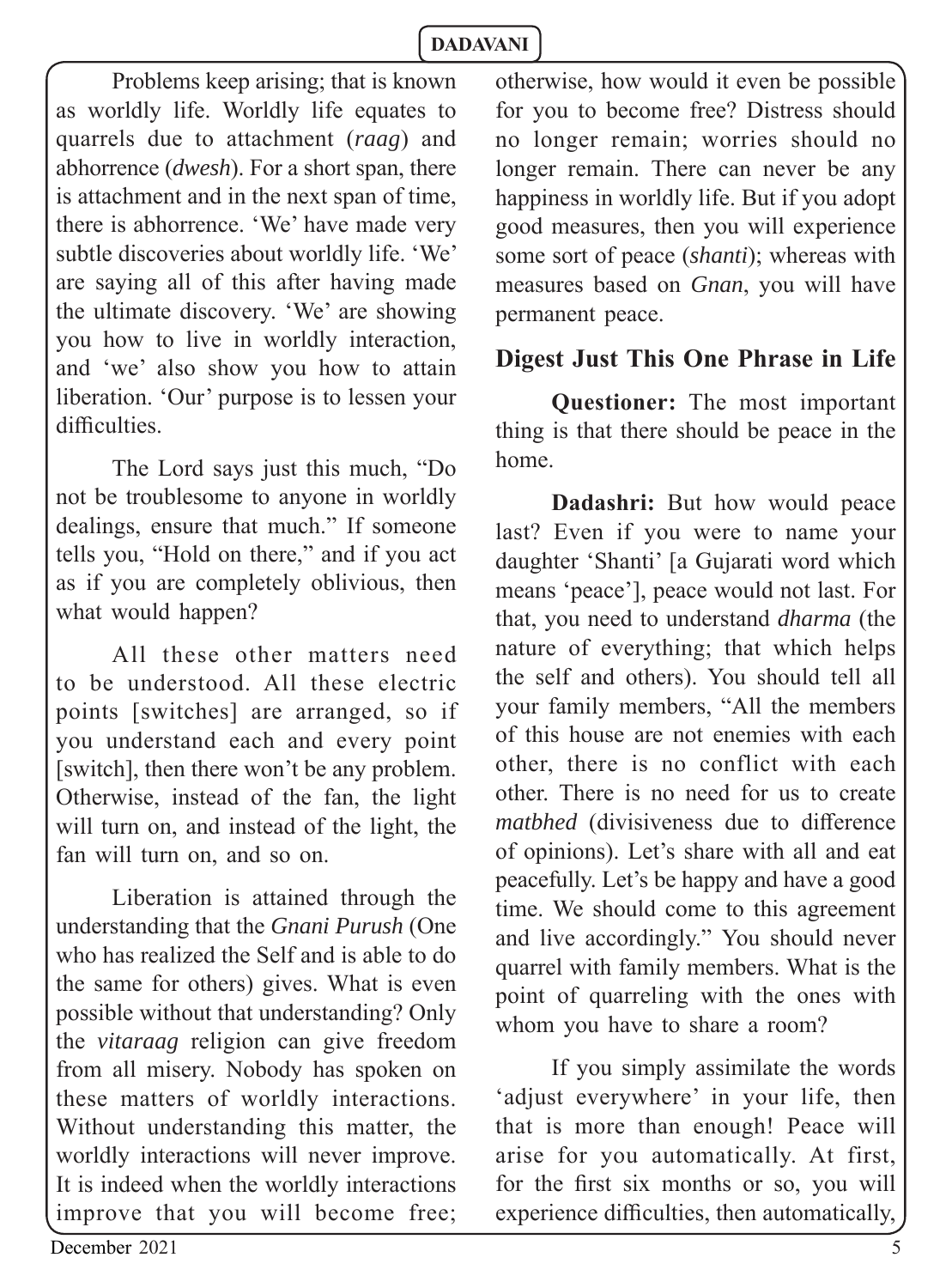it will become peaceful. For the first six months, reactions from the past will arise because you started late. Therefore, adjust everywhere. If you do not adjust in this terrible era of the time cycle, in this *Kaliyug* (the current era characterized by strife, discord, quarreling, and contention), then you will be ruined.

# **There Is No Choice but to Suffer the Karmic Account**

**Questioner:** I try very hard to adjust with my wife, but I am not able to do so.

**Dadashri:** It is all based on your karmic account. Where you have crooked threads and a crooked nut, if you try to screw a straight nut onto it, then how can that work? You may wonder, 'Why are women like this?' But a woman [your wife] is your counterweight. A woman will be 'crooked' to the extent that you are at fault. That is indeed why 'we' have said that everything is *vyavasthit*, haven't 'we'!

**Questioner:** It seems as if everyone has come to straighten me out.

**Dadashri:** Well, they should indeed straighten you out. Without getting straightened out, the world will not function, will it! How can you become a [good] father if you don't get straightened out? You can become a [good] father if you straighten out. Mind you, women are such that they do not change, so we [men] will have to change. They are reflexive (*sahaj*); they are not likely to change.

**Questioner:** Dada, my family at home does not like the fact that I come to *satsang* (spiritual discourse). Aside from this, I never interact with them badly, yet why is it that they are not pleased [with me]?

**Dadashri:** You've got this karmic account to suffer. So as long as that is there, how will they be pleased with you?

**Questioner:** There is no problem even if they do not become pleased, but I would be fine even if they behave normally.

**Dadashri:** They cannot possibly behave normally. Even though they do not behave normally, you should still believe, 'They are indeed happy.' They do not like you. They do not like your behavior and thoughts; despite knowing this, you still have to sit down to eat with them, live with them, sleep with them, agree with them. What else can be done? There is no way out, is there! There is no way out but to suffer that karma. The precise time, the precise place, the precise evidences, and the inner intent: it has to be suffered once they all convene. There is no alternative.

### **Progress Happens in Situations Where There Is Dislike**

**Questioner:** If there are [people with karmic accounts of] mutually opposing *parmanu* (the smallest, most indivisible particles of the eternal element of matter), do they come together as husband and wife?

**Dadashri:** No, they may come together as that, and they may come together in all sorts of other ways too. It's not the same for everyone, it varies.

**Questioner:** If they are agreeable, then do they also come together?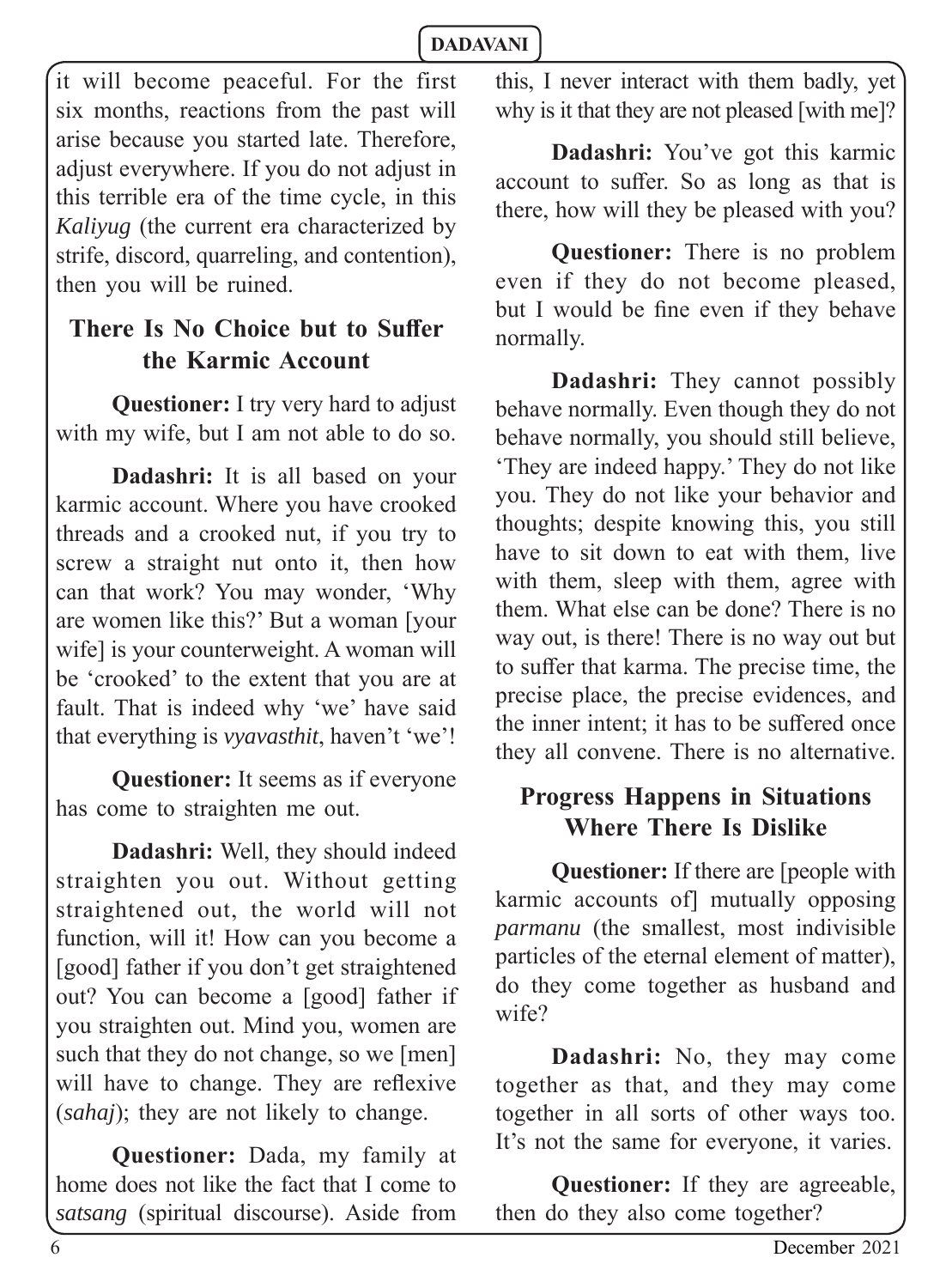**Dadashri:** They may be agreeable to such an extent that the husband may be disagreeable, yet his wife remains agreeable. He may be disagreeable, but his wife always remains straightforward; she is such a good wife. Many times the husband is completely straightforward, whereas the wife is disagreeable all the time. There are all kinds of karmic stock here. It is not the case that any [particular] kind is not present, there's every kind of stock here.

**Questioner:** Why is it that those with mutually opposing *parmanu* come together?

**Dadashri:** To make them [people] aware, otherwise they would 'fall asleep'. They would both 'fall asleep'. They would 'sleep' for six months. They would not even come out to see the sun. They are such that they would just remain in bed. The fun is in the fact that they all oppose each other. Otherwise, no one would want to attain liberation, would they!

**Questioner:** In many cases when the wife is so disagreeable like this, dispassion arises as a result of the misery. There have been many such cases.

**Dadashri:** In this worldly life, if a person gets everything as per his liking, then he will not be able to progress. His progress will become hindered. So there should be one or two places which bring about his awareness.

# **By Settling With Equanimity, the Hurricane Settles**

**Questioner:** Dada, right now it is as though a hurricane [of karma] has arrived.

**Dadashri:** Hurricanes will come. Later, once the hurricane leaves, there will be a 'safe-side'. So hurricanes will come for everyone. Rather, when the hurricane arrives, close the doors and remained seated. Then, two hours later, once the hurricane has passed, open the doors again. Similarly, if a hurricane comes to your place, then You should close the 'doors' for a day or two and remain seated in the 'home department' [the realm of the Self]. And keep Seeing the disturbance that happens outside [in the non-Self complex]. Does that not happen?

**Questioner:** So we need to maintain patience and equanimity?

**Dadashri:** That's it; what else? 'You' should keep Seeing it and settle it with equanimity. And the hurricane that comes is considered a 'file'. Settle it with equanimity so that it will go away. And only those many that are in the karmic account will come, additional ones will not come. Is this some kind of falsehood over here? This is actually Scientific.

# **The Right Understanding of Settling the Files With Equanimity**

**Questioner:** Settlement with equanimity (*sambhaave nikaal*) does not happen.

**Dadashri:** It does not? Then what happens?

**Questioner:** Now in my case, file number two [the marital partner] is the total opposite of me. That is why I have conflicts with her and I am not able to settle with equanimity.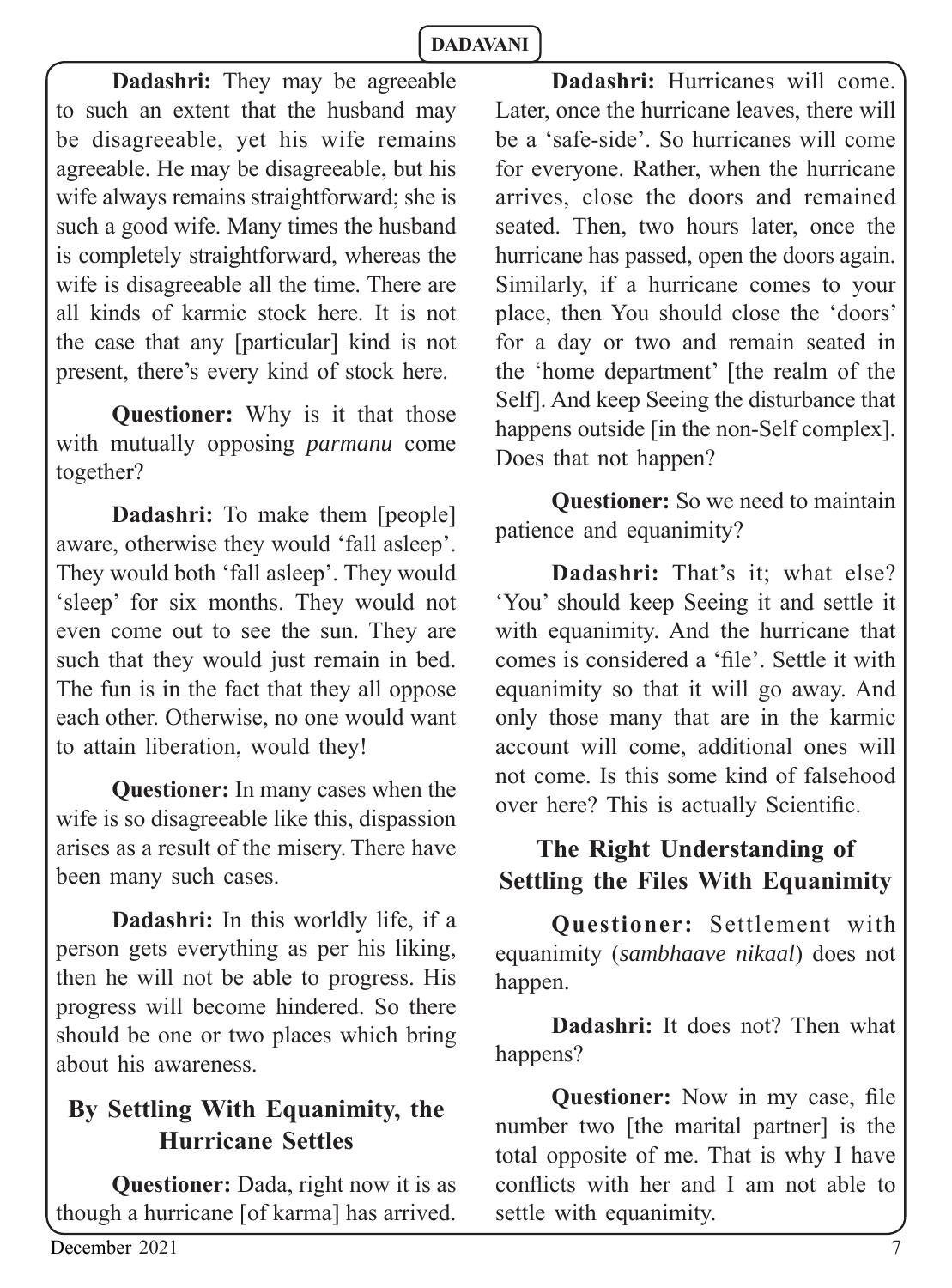**Dadashri:** But You should tell Chandubhai, 'Do settle with equanimity!' However, if it is very sticky, if it is *nikaachit* (so strong that there is no option to bear it) then it will take a while.

**Questioner:** With others it happens easily, but not with her.

**Dadashri:** Now, do it carefully. Just like when you peel off a bandage, do it in a way that it does not hurt; do it slowly and gently.

**Questioner:** For us, our divisiveness due to differences of opinions is increasing.

**Dadashri:** But why is the divisiveness due to differences of opinions increasing? Shouldn't You follow the *Agna* (directive that preserves the awareness as the Self in *Akram Vignan*) of settling the file with equanimity?

**Questioner:** But despite following the *Agna* of settling the file with equanimity, this very state of things persists*.*

**Dadashri:** No, it is not like that. To settle the file with equanimity, if You follow that *Agna*, then nothing persists. There is so much power of speech (*vachanbal*) in this sentence [the *Agna*] that you can't even imagine!

**Questioner:** But in settling the file with equanimity, the thinking is only onesided, isn't it?

**Dadashri:** Don't say that it is 'onesided'. Simply decide that You want to settle it with equanimity. So it will keep happening on its own. Even if it does not happen, like [the layers of] an onion,

one layer will definitely get peeled off. Then the second layer of the onion will be visible. But the second layer will get peeled off the next time, and so in this manner, the onion will disappear completely. This is a *Vignan* (Science)! There are instant rewards here; there is exactness. 'You' should keep Seeing what Chandubhai [the reader should substitute his or her name here] is doing. 'See' the pure Soul (*Shuddhatma*) in the other person, and settle the file with equanimity!

**Questioner:** Yes, but in settling the file with equanimity, if I am faced with worldly difficulties, then...

**Dadashri:** Worldly difficulties will certainly come and go. 'Ebb and tide'; the water [tide] increases and decreases. In fact, every day in the ocean, it increases and decreases twice a day.

**Questioner:** The divisiveness due to difference of opinion is at the level that we are not able to live together.

**Dadashri:** Even then, after settling with equanimity, people have been able to live together very beautifully, haven't they! And what benefit are you going to get by living separately?

**Questioner:** She is never ready to understand. She does not get along with any of the relatives and she does not even want to keep relations with them; if she is fine with that approach, then what should I do?

**Dadashri:** Don't have that approach; you need to know by which approach you can stay together. This is not the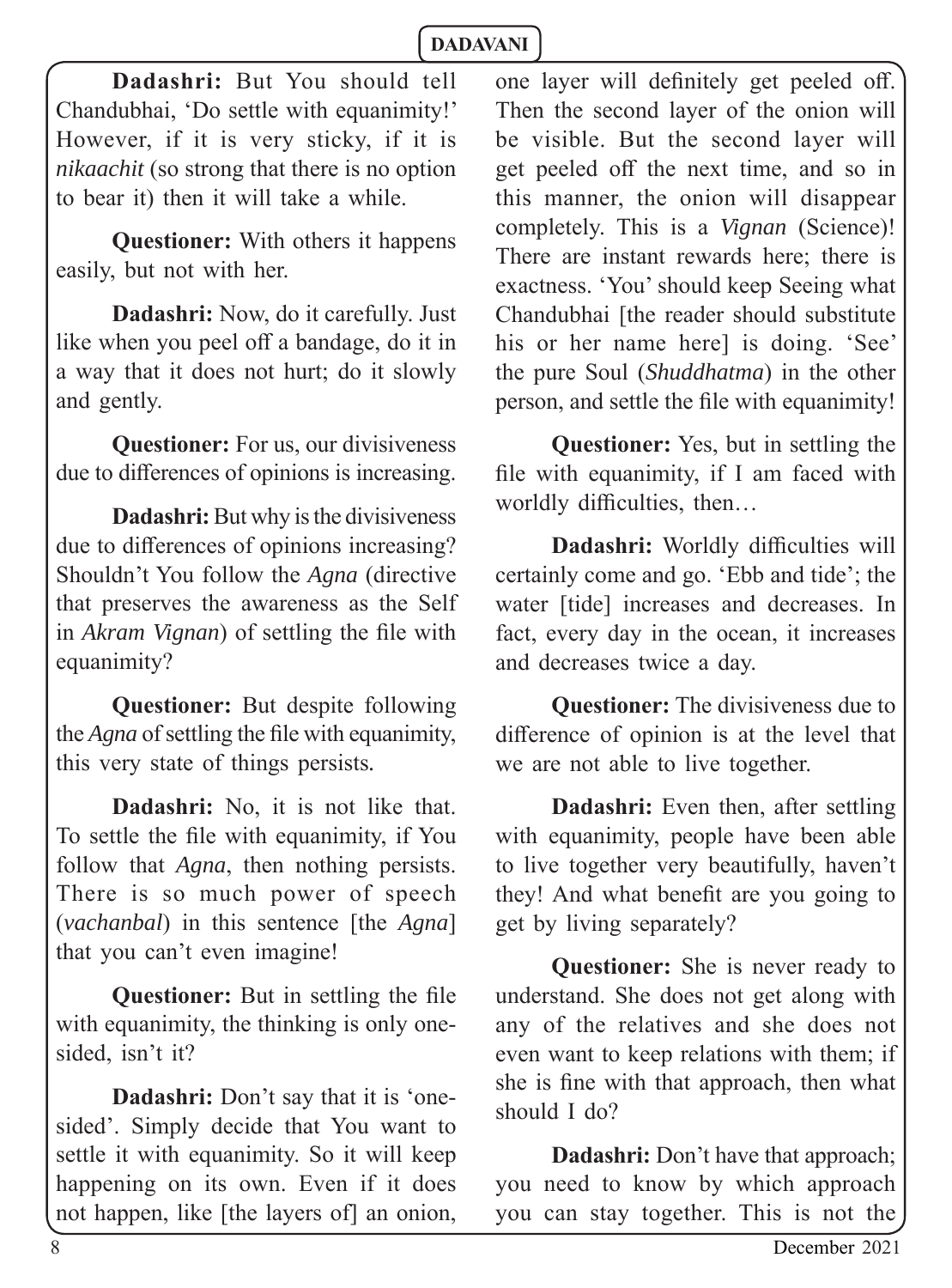path of 'design' [intellectual solution]. This Knowledge of the Self (*Gnan*) is not one with a design. You have to See the approach by which you live.

**Questioner:** From the worldly viewpoint, is that approach acceptable or unacceptable?

**Dadashri:** You don't need to consider that. 'You' should live with this approach [of *Gnan*]. If You want peace, if You want bliss, then live in this way. Otherwise, take the other approach. If you create a 'design' [for how things should be through the intellect], then you will get a beating. Nothing new will come out of it. Taking a beating is a sign of ignorance, nothing else! This is considered as being 'overly wise'! On the contrary, you are going along according to your own 'wisdom'! After attaining the elemental Vision (*tattva drashti*), why should You See anything else? Had You not attained it, then the other approach was there anyways!

**Questioner:** But then am I supposed to keep tolerating the present condition with the belief that it is karmic bondage?

**Dadashri:** You don't have to believe anything at all. Why would You have to believe? 'You' are the Knower-Seer (*Gnata*-*Drashta*); You just have to See. 'See' what is happening. What happens!

If just one lifetime is spent in accordance with the *Agnas* of the *Gnani* (One who has realized the Self and is able to do the same for others), there will be prosperity. And moreover, it will be with the bliss of the Self!

# **Nurture Equanimity Precisely Where There Is Disadjustment**

**Questioner:** Under any circumstance, am I simply to settle it with equanimity?

**Dadashri:** To settle it with equanimity is the only thing that falls under Your *dharma*. If a certain file turns out to be challenging, then You should decide, 'I want to settle it with equanimity'. For other files who are adjustable, there may not be such a need.

**Questioner:** But where there is total 'disadjustment', what should I do in that case?

**Dadashri:** You should keep the intent in the mind to settle the file with equanimity! 'I want to settle the file with equanimity'; you should use just these words!

**Questioner:** If the other person [my wife] does not take any adjustments, then what should I do?

**Dadashri:** You should not look at whether or not she takes adjustments.

**Questioner:** But then what should I do? Should we separate?

**Dadashri:** 'You' should keep Seeing. Nothing else is in her control or your control. Therefore, See what is happening. There is no problem even if you become separated. Our *Gnan* is not telling you to separate nor is it telling you to not separate. Just keep Seeing what is going on. Even if you both separate, no one will object as to why you are separating and if you live together, even then, no one will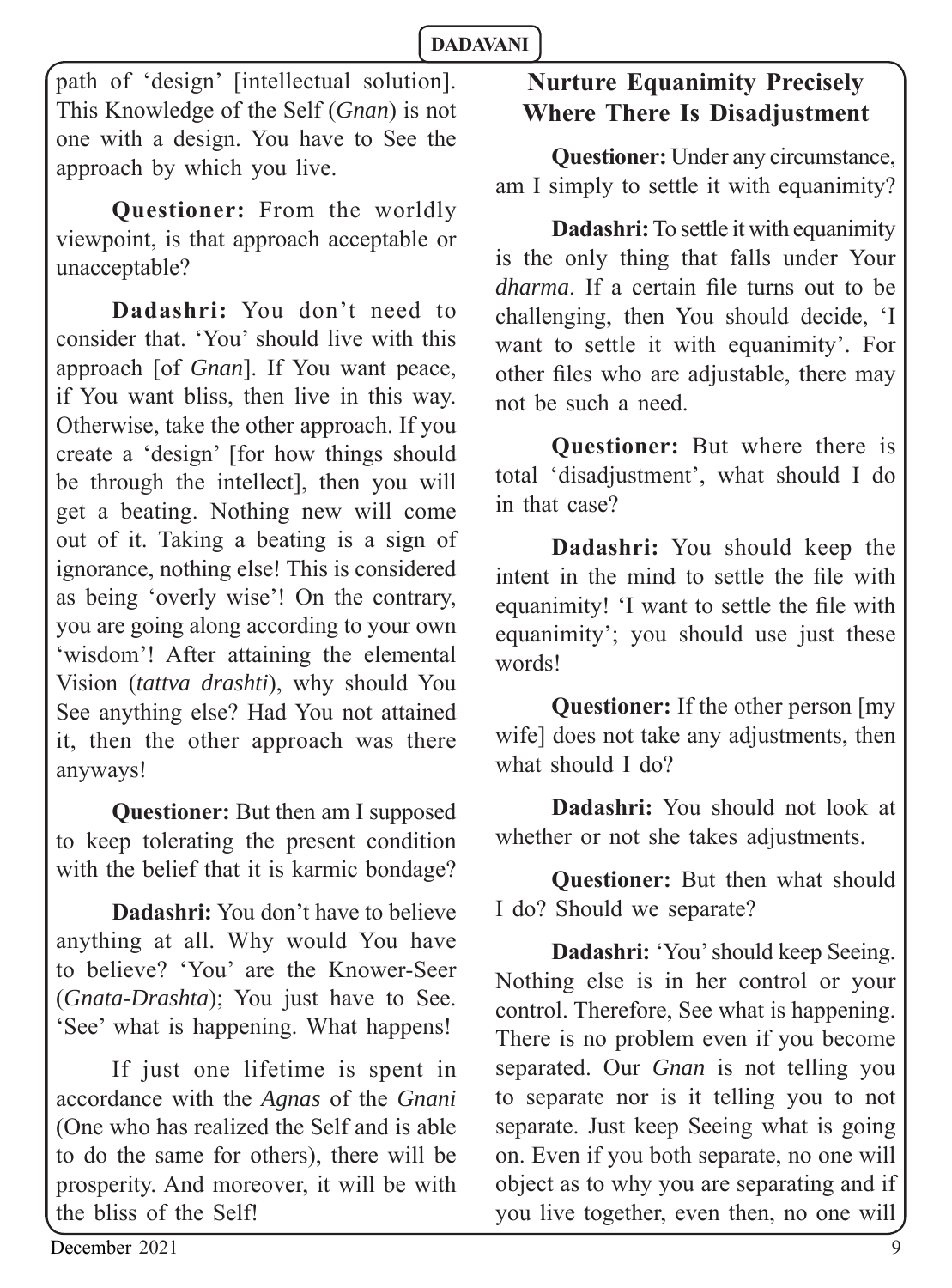object! However, these 'disadjustments' are wrong.

# **If the Willingness Is There, You Should Give Clarification**

**Questioner:** So now, despite trying to take an adjustment with *Gnan*, I did not find closure and inner satisfaction (*samadhan*), whereas by talking it out in worldly dealings, it was solved immediately. So what I wanted to ask was in situations where both parties are getting into increased conflicts, then is clarification in worldly dealings actually needed if it brings about closure and inner satisfaction?

**Dadashri:** Yes, if closure and inner satisfaction are achieved through clarifications in worldly dealings, then there is nothing like it! By that I mean, if the other person says, "Say 'mom and dad' ten times," then you should say, "Dear fellow, I will say it twenty times!" We must do that in order to bring closure and inner satisfaction to the other person. So if he comes to give a mutual satisfactory solution, then you should please him even more. However, he will not bring about a mutual satisfactory solution and on the contrary, he will fight with you, saying, "You had such a big dispute with me, yet you are uselessly going on about satisfactory closure! Have you become crazy or what?! Has Dada taught you such crazy things?"

So a mutual satisfactory solution can only be brought about when the other person has the readiness. In his mind, he feels, 'Say something nice so that this

problem gets resolved.' So at that time you should speak, and by speaking pleasantly, a solution comes about. Where everything is entangled, if you say nice things and speak sweetly, then a solution will come about. You should be aware of what caused the entanglement and then you should tell him, "I have a problem with this part of my brain and sometimes I end up saying the wrong thing." So then he will not create a fuss about that mistake.

### **It Falls Into Place as It Gets Settled With Equanimity**

**Questioner:** If she is hostile by her very nature, then how can that be changed?

**Dadashri:** The world is in fact hostile by nature! The world itself means hostile by nature. And if you don't settle this opposition, then you will certainly be faced with opposition every day; moreover, you will face it in your next life as well! Instead, settle the karmic account right here itself, what is wrong with that? After having attained the Self, the karmic accounts can be repaid.

Just say, "I want to follow the *Agnas*," that's all. Under whose control are the other adjustments? They are in the hands of *vyavasthit* (scientific circumstantial evidence)!

If You decide, 'I want to settle it with equanimity,' then everything will fall into place for You. There is magic in those words; they will bring about a solution on their own.

**Questioner:** 'To settle the file with equanimity'; does that mean that I should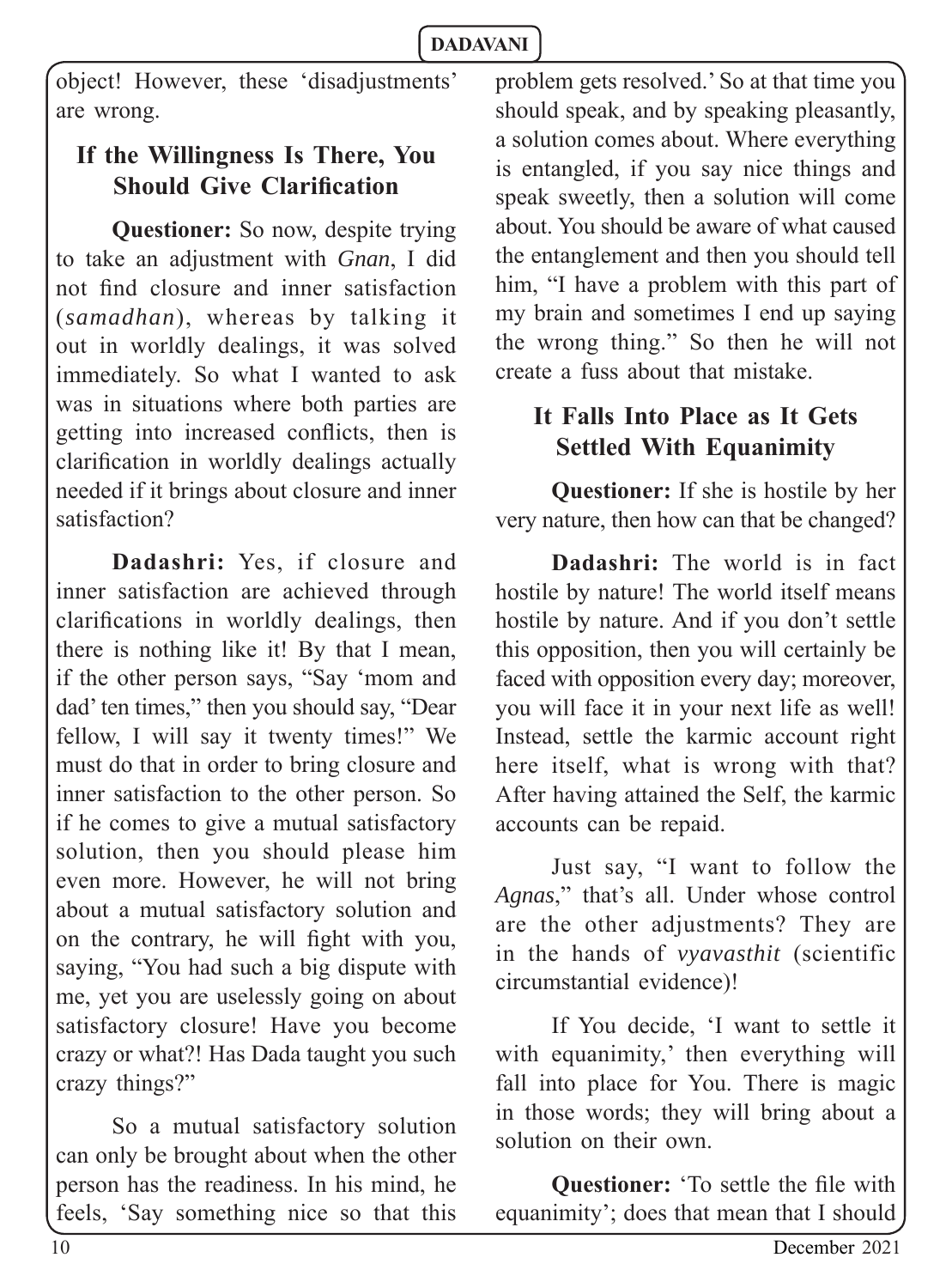say 'yes' to everything the other person says?

**Dadashri:** If he tells you, "Sit here," then go ahead and sit. If he tells you, "Go outside," then go outside. That person is not actually doing anything; it is in fact *vyavasthit* that is doing it. The poor fellow is an apparent doer who is simply instrumental in the process (*nimit*)! Otherwise, You are not to say 'yes' to everything, You are to See whether Chandubhai says 'yes' or 'no'! Besides, it is not under your control to agree with the person all the time. 'See' what *vyavasthit*  makes you do. This is a very simple matter, but people complicate it.

**Questioner:** Then she wants to live the way she wants to.

**Dadashri:** Why are you imagining that she will do this?

**Questioner:** She is already doing it and I am already experiencing it.

**Dadashri:** No. Even if you are experiencing it, you should not imagine this. This whole madness has come about because of imagining! It is completely straightforward, and if One follows 'our' *Agna* of settling files with equanimity, then not even the slightest of problems will arise even while being in the midst of all the snakes! And she is not actually a snake; she is actually a woman, isn't she! There is nothing in it; you yourself have made it all complicated!

### **Tenders Submitted for One's Own Design**

The world is your own projection.

There is no interference from anyone in it, not the slightest interference. It is your own projection and your own planning.

**Questioner:** I don't understand when I did this planning and why I did it this way?

**Dadashri:** While planning, the maps are merely sketched. The maps have been sketched and when you see the arrangement here, you get scared, 'Why did this happen? When was it done?' You had sketched the maps yourself, yes. Even then you say, "I definitely didn't do this!" This is the result that has come. You see the results; you get scared just looking at the result and wonder, 'Whose result is it?' This is indeed the result of your own planning.

**Questioner:** You have said, "You have received all of this according to your design." Please explain what the 'design' is.

**Dadashri:** Design means the designs that are drawn up by your intellect (*buddhi no aashay*), such as, 'I want something like this, I want something like that' or 'I do not want this.' These things that you want, you have brought the 'tender' for all of that. All your merit karma (*punya*) is expended in that.

There was once a man who asked me, "Dadaji, what is it that you have brought with you that everything happens favorably, according to your wishes? You are able to do *satsang*, you are able to do *dharma* (that which helps the Self and others) as per your wishes; you do everything according to your wishes." So I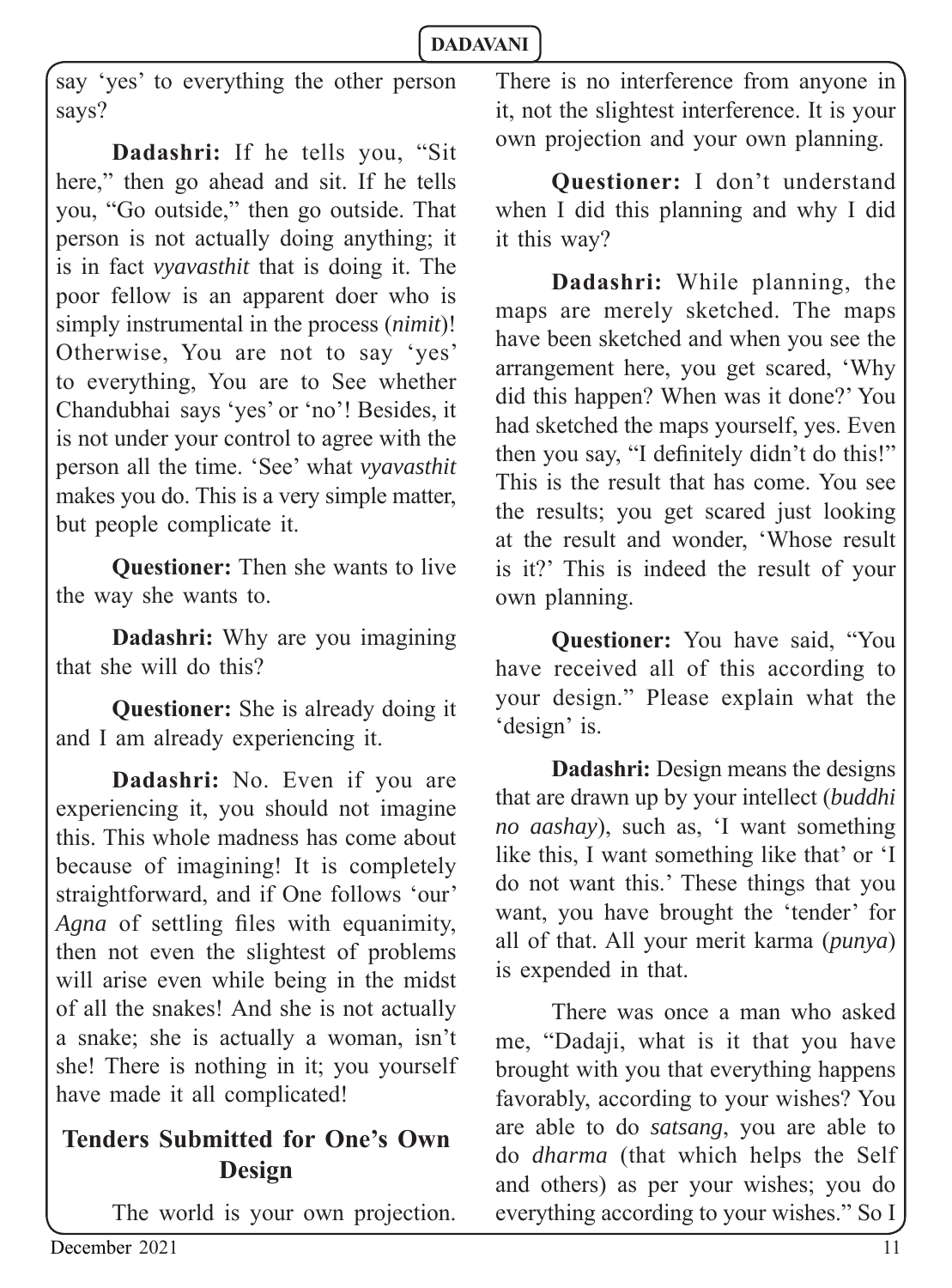explained to him the mistakes others have made! I told him, "Look, when you filled out the 'tender', you asked, 'I want a wife like this. I want two children, I want a daughter, I want a bungalow, I want a car.' You signed up for all of that and then 10- 15% were remaining [to design]. So you decided, 'Expend it on religion.' Whereas I expended 5% towards this [worldly life] and as for the remaining 95%, I expended it on *dharma*!"

Whatever a child is suffering is according to his own 'tender'; he is indeed suffering according to his own design. There is not the slightest of change in the design and he is suffering at present. This design is his very own. God does not interfere in this at all. God is actually Your own form as the Self; He is not your superior. The house in which you currently live, your wife and children, they are all exactly according to your design. The shape of your body and skin color, all the calculations, your height and everything else is indeed your design. You had asked for it, "I will certainly require a wife." What should her nature be like? To which you said, "Her nature should be like this. It should be something like this." What should her skin color be? To which you replied, "Not too light, not too dark." You had decided all of this; you have gotten a wife exactly in accordance with that.

# **The Result Is of the Exam You Had Given**

**Questioner:** Why are circumstances favorable (*anukool*) or unfavorable (*pratikool*)?

**Dadashri:** Those favorable and unfavorable circumstances are your results. If you have helped many people, then as a result of that, nature will make your circumstances favorable.

**Questioner:** In this life or in the previous life?

**Dadashri:** No, it is of the previous life. As for this life, it is yet to come, that is when it will be a result. So there is some time interval between completing the exam and getting the results after a month or two; how much is it?

**Questioner:** Yes, there is a time interval.

**Dadashri:** And in this case, the interval is of a hundred years. Therefore, in between this time interval, there is the 'exam' [the charging point] and there is the 'result' [the resultant discharge]; there is a time interval between the two.

This is the result. If he blames anyone in the result, then he is certainly not a professor. It is during the time of writing the exam [charging] that you are to see his fault, [with the understanding] that, 'You are to maintain awareness at the time of writing the exam!' You are not at fault as far as the 'result' [discharge] is concerned. One has bought along all such resources, such favorable circumstances. If such intentions had been made in the previous life, then such favorable [circumstances] will come forth.

**Questioner:** When do evidentiary evidences (*nimit*) that are favorable turn up?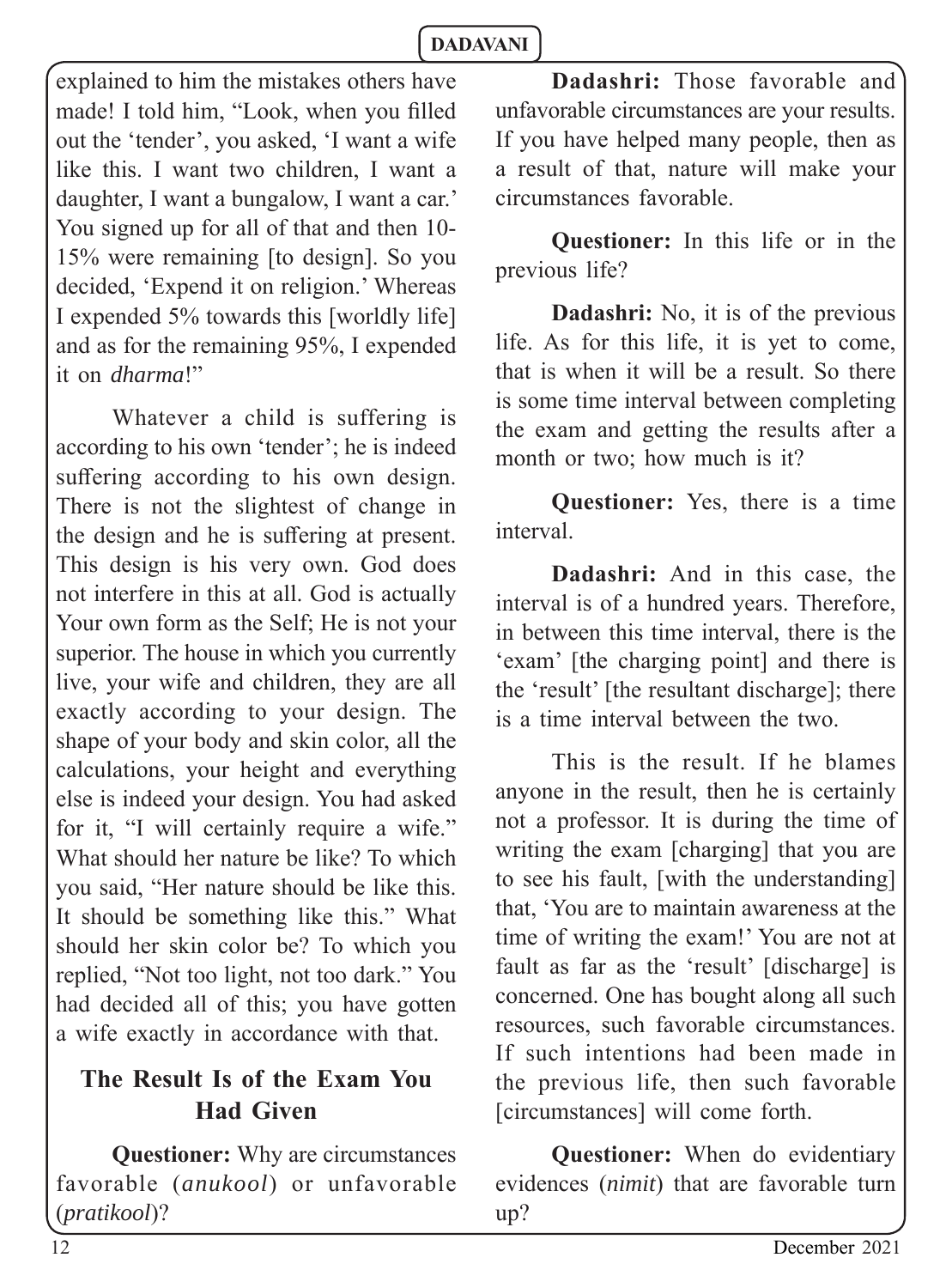**Dadashri:** In terms of favorable, if you do not have interferences of any sort, if you have just one intent that, 'I just want to become free of all misery,' the one who has such an intent does not engage in other objections or insistencies (*vandha-vachaka*). What is the meaning of *vandha-vachaka*? For the sake of strengthening one's own ego, to make an impression of one's ego, for one's own fame, for credit, for the sake of intense greed, if he gets involved everywhere, then he will not be able to attain the original Self (*mool vastu*). For the original Self, there should be only one goal, which is, 'Whether fame comes or defamation comes, come what may, but I want to attain the original Self.' So then one attains the original Self. Otherwise, if you want to taste the pleasures of fame, you will lose out on everything.

# **Until Then, There Is the Interference of Favorable and Unfavorable**

**Questioner:** Why is it that everyone wants only favorable circumstances?

**Dadashri:** Favorable (*anukool*) equates to pleasure; where there is comfort (*shata*), that is favorable. Where there is discomfort (*ashata*), that is unfavorable (*pratikool*). The inherent nature of the Self is blissful, so 'it' [the developing I] does not want what is unfavorable at all, does it! That is why even the smallest living being will move away from that which it does not find favorable!

Therefore, you should understand the ultimate point; make what's favorable and unfavorable one and the same. As such, there is no value in those things. It is like the coins which have a picture of the Queen on one side and writing on the other side. Similarly, there is nothing in this. What's favorable and unfavorable is merely imagined.

'You' have become the pure Soul, so there is no such thing as favorable or unfavorable. As a matter of fact, as long as there is *aaropit bhaav* (false attribution of the belief 'I am Chandubhai'), there is worldly life, and it's only up to that point that there is the interference of favorable and unfavorable. Now, whatever seems to be unfavorable to the world is favorable to You.

# **Favorable Circumstances Are 'Food', Unfavorable Circumstances Are a 'Vitamin'**

**Questioner:** It is very difficult to maintain steadiness (*sthirata*) during unfavorable circumstances.

**Dadashri:** No, it is not difficult. If one does not use his own 'wisdom' and allows 'our' words to bear results, then those words are such that they will work on their own. This is provided that one does not use his own 'wisdom', such as, 'What if this happens, what if that happens!' Hey! Nothing is going to happen, You are indeed the owner. 'You' are indeed the owner of the world. There is no authoritative figure to answer to. Who's there? 'You' Yourself are the boss, aren't You!

If favorable circumstances ever arise, then they are 'vitamins' for the body and if unfavorable ones arise, then those are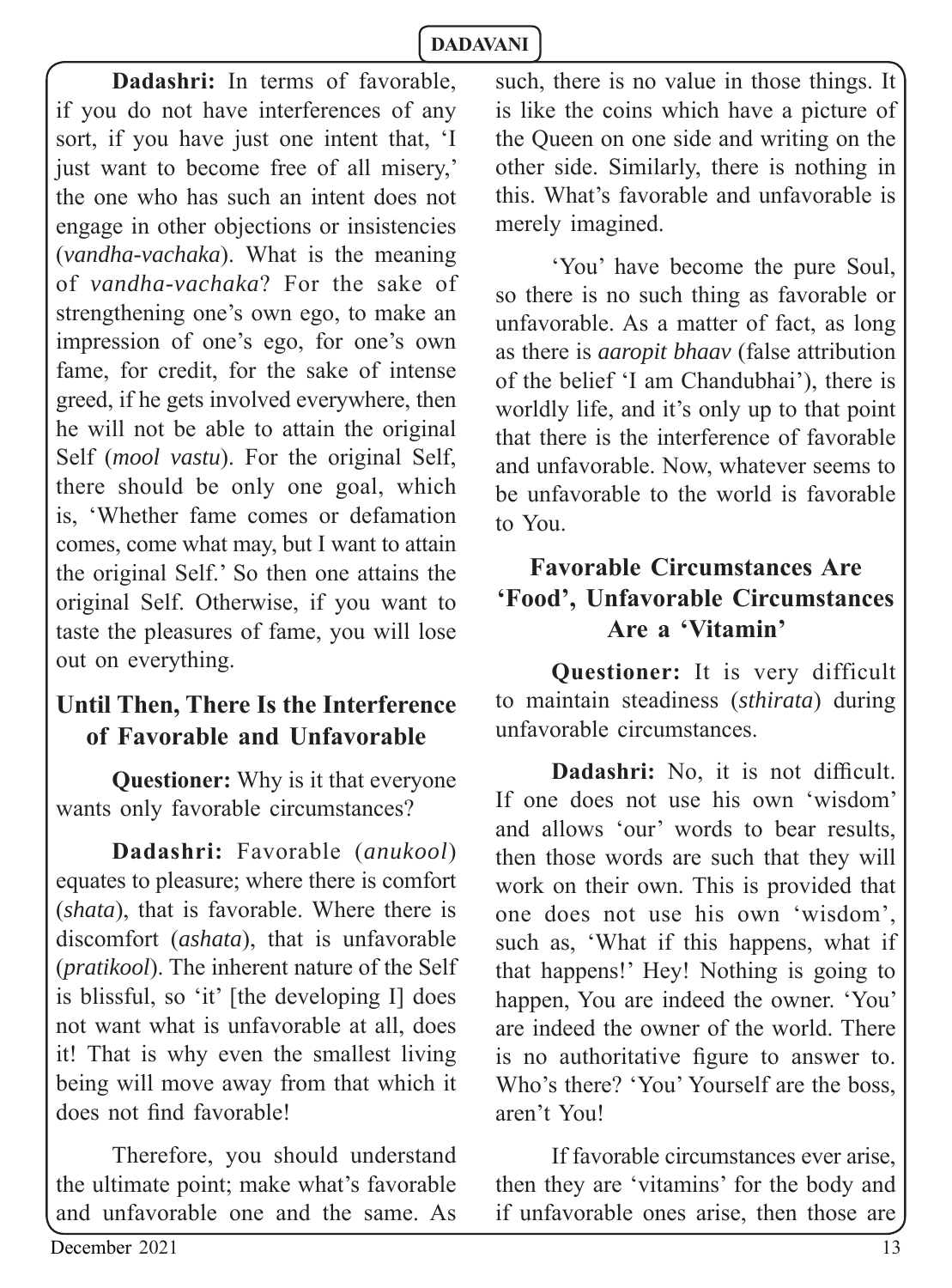'vitamins' for the Self. So, both are in fact 'vitamins'. If everything that is favorable is attained, then that is a 'vitamin' for the body, the body will remain healthy. If one comes across what is unfavorable, then that is a 'vitamin' for the Self. So there is no third thing besides what's favorable and unfavorable. As they are both 'vitamins', what loss is there to incur? Whereas people are going out to get vitamins but they do not benefit from that.

Favorable circumstances are 'food' and unfavorable circumstances are 'vitamins', after attaining this *Gnan*. That is why 'we' say, don't allow the 'vitamin' to go to waste.

**Questioner:** I didn't understand that.

Dadashri: Unfavorable circumstances are very unfortunate for the one who has not attained *Gnan*. Whereas for the One who has attained this *Gnan*, an unfavorable circumstance is a 'vitamin'. Favorable circumstances are 'food'. So one will keep getting 'food', but make sure that the 'vitamins' in the form of unfavorable circumstances don't go to waste.

If One grasps that unfavorable circumstances are 'vitamins', then the 'vitamins' for the Self have emerged.

# **Through the 'Vitamin' of Unfavorable Circumstances, the Energy of the Self Arises**

**Questioner:** Dada, from where do the 'vitamins' for the Self arise amidst unfavorable circumstances? When a person remains in a state of agitation, how is he to remember God?

**Dadashri:** During unfavorable circumstances? What's unfavorable is actually a 'vitamin' for the Self. It keeps a person aware (*jagrut*), and only then does the progress as the Self happen. Whereas, during favorable circumstances, one actually goes to 'sleep'; he 'sleeps' in broad daylight.

**Questioner:** During unfavorable circumstances, a person is in a state of uneasiness and agitation, isn't he?

**Dadashri:** One is in a state of uneasiness and agitation as long as he has not made an adjustment. If he makes the adjustment of [remaining in] the Self, then there would certainly not be any uneasiness and agitation. This is because, for the 'vitamin' of the Self, one earlier had the desire of, 'When will I get the vitamin for the Self? When will the energy of the Self (*Atmavirya*) arise?' In fact, *Atmavirya* arises from the 'vitamin' for the Self. Even if all the misery of the world were to befall one, it would not persist against the 'vitamin' for the Self. *Atmavirya* is indeed a tremendous thing.

*Pratikoolta* means adversity. If your friend makes you happy and serves you snacks, then it will lead to 'dozing off', whereas if a 'vitamin' is [received in the form of someone] coming to scold you, then you become aware.

# **All the Worry Is Only About That Which Is Surplus**

**Questioner:** But if a person is absorbed in worries, then how would he be able to work towards the Self?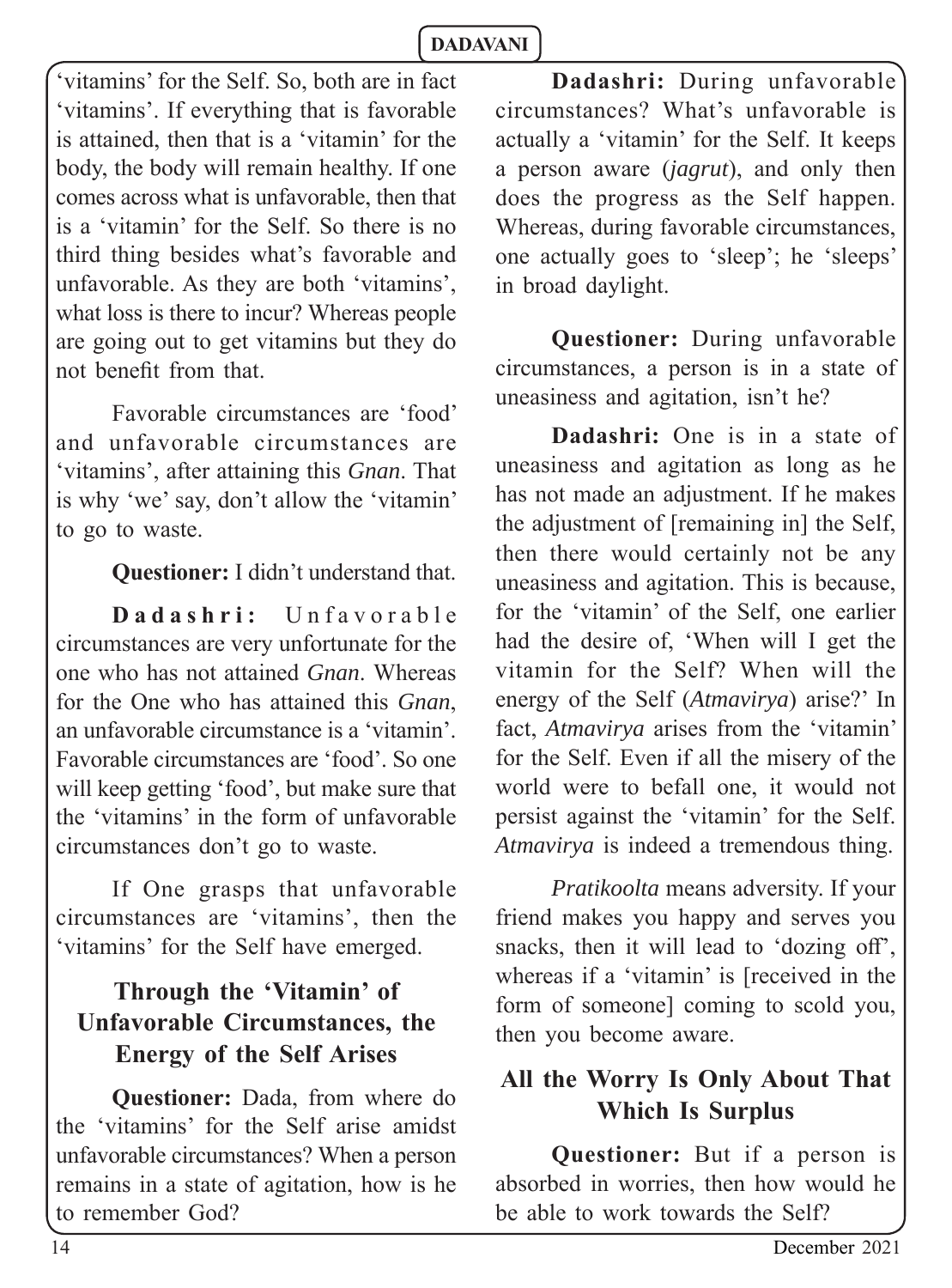**Dadashri:** It is only when people acquire a lot of money that they experience agitation, they experience worries. If I were to share details about these prominent businessmen who own textile mills in Ahmedabad, then you would feel, 'Dear God! Do not ever put me in that state, not even for a single day.' Day in and day out, they suffer like a sweet potato that has been placed in a hot charcoal pit. What is the only basis on which they live? I asked one of them, "On what basis do you live?" He answered, "That is something even I don't know." So I told him, "Should I tell you? All these people look up to you, so you feel, 'I am indeed greater than everyone else.' That is it; you are living off of that." No real happiness is coming from this. He betrays his wife too. If his wife wants twenty thousand rupees to go on a pilgrimage, then he will say, "There is absolutely nothing in the bank right now." The businessmen are such that they postpone it for five years at a stretch. I was once talking to a secretary of one of these mill owners. I asked him, "Where has the *sheth* (boss) gone? He said, "Sir, get rid of the 'e' and change it to an 'a' [*sheth* (boss) to *shath*  (swindler)]." I explained to him, "You cannot speak like that, foolish one. You are eating food [on account of him] and yet you are speaking in this way. As long as you are eating grains that come from the salary paid by him, you should not speak this way about him."

**Questioner:** What you have mentioned is regarding those who get a lot, but don't want it. However, for those who don't even earn enough to make ends meet on a daily basis, they worry every day, that, 'What will I do about this tomorrow? What will I eat tomorrow?' They certainly have that sort of difficulty. don't they? And when a difficulty exists, how can it be called a 'vitamin' for the Self?

**Dadashri:** No, no, the truth is, people only worry about that which is 'surplus' [luxury], no one worries about food. Nature is arranged in such a way that people only worry about that which is 'surplus'! In fact, regardless of where the smallest plant happens to be growing, a cloud will go there and sprinkle water on it. There are that many arrangements. This is the regulator of the world; it constantly keeps the world in regulation. This is not baseless. Therefore, the worry is only about that which is 'surplus'. One does not worry about food.

**Questioner:** It seems that you must come across only people who have a surplus! That is why it appears that others do not have worries. It seems you have not met those with deficits!

**Dadashri:** No, it is not like that. I have met many people with deficits, but they do not have a lot of worries.

If one needs five hundred thousand rupees and instead he gets fifty million rupees, then what would happen to him? You'd have to call the doctor. He would have so many thoughts in his mind, so many thoughts, that he would go mad. Therefore, all of this, all the money that has been distributed has been done so systematically. If it goes beyond that,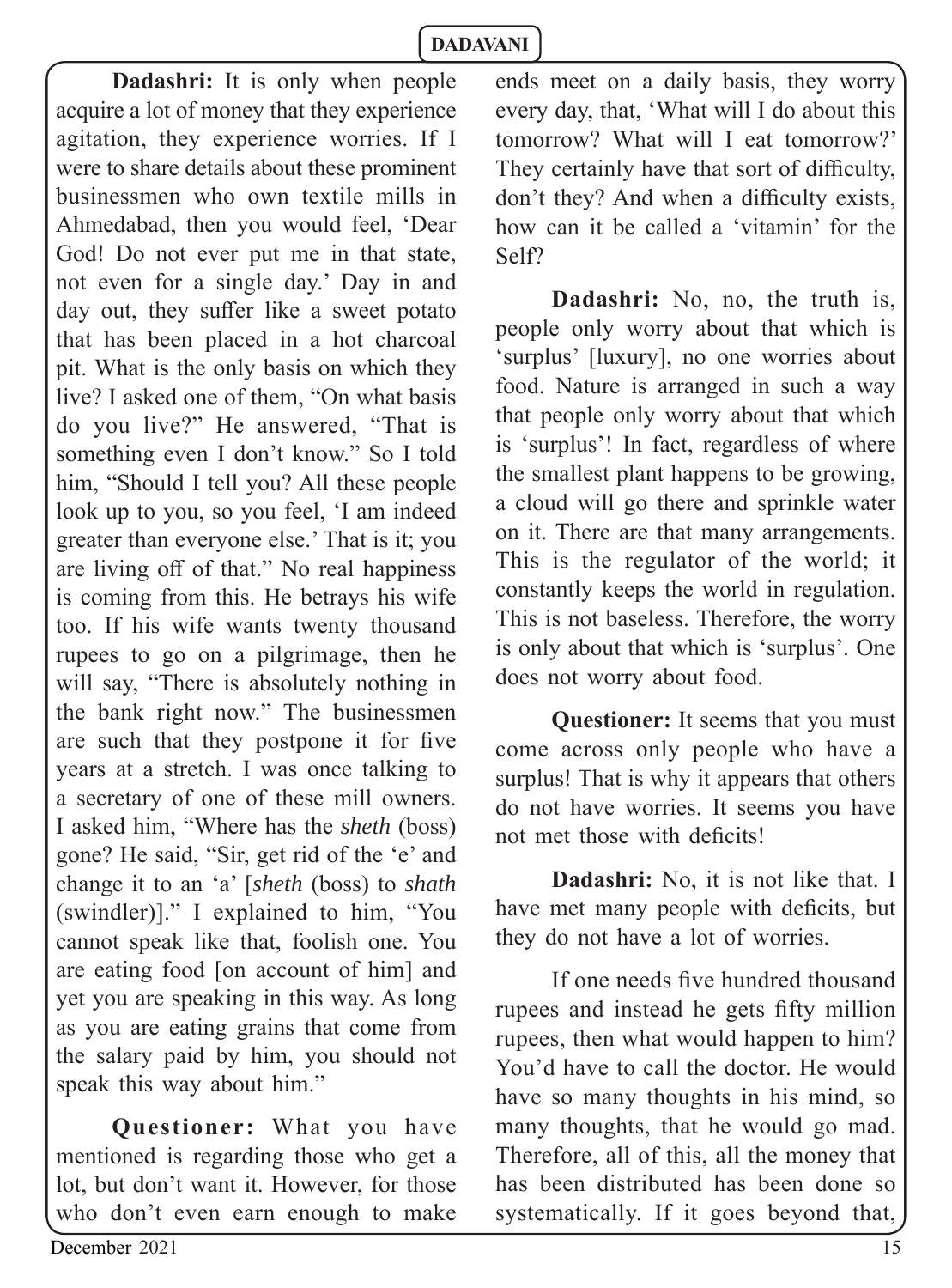then a person goes mad. Everything is actually systematic. There is no one who gives it or no one who takes it. This is all your own merit karma (*punya*). And when the money is not flowing in, that is the best time of all! When the money does not flow in, then realize that the best time of all has come. There is no liability, is there! There is no liability of income tax, no liability of sales tax, no liability of any kind. Moreover, when the money is not coming in, that is a 'vitamin' for the Self, whereas when the money is coming in, that is a 'vitamin' for the body. Both the 'vitamins' are different. If you want a 'vitamin' for the Self, then when money does not come in, that is a 'vitamin' for the Self. If you want a 'vitamin' for the body, then it is when the money flows in. [Take] Whichever 'vitamin' you want.

# **Friendship With What's Unfavorable Brings Comfort**

**Questioner:** But for the one who keeps receiving what's unpleasant (*ashata*), he would keep seeking out what's pleasant (*shata*), wouldn't he?

**Dadashri:** The inherent nature of the Self is indeed blissful. So It does not want unhappiness (*dukh*) whatsoever, does It! Each and every living being does not find comfort in what is unfavorable. That is why it moves away from that place!

There are two words: favorable (*anukool*) and unfavorable (*pratikool*). The one who has made a friendship with what's unfavorable, for him this world is indeed comfortable. Once friendship is made with what's unfavorable, then the world will never appear disorderly to him. [It will appear] The way it is, exactly the way it is, it will always be seen as beautiful. The friendship is to be made only with what's unfavorable. And it is not exactly the case, it is not a fact that you feel comfort within because of the cold air of the air conditioner, and that you feel discomfort due to the heat. There is no such law of nature like that. Whichever side you put into practice, that is what will give you comfort.

### **Questioner:** That's true.

**Dadashri:** Therefore, if you consider what's unfavorable to be a friend, then everything will become favorable. As for what's favorable, it is not to be harassed, the poor thing. Would you have to harass what's favorable?

**Questioner:** No, no one would harass it.

**Dadashri:** It is because you have chosen a side that this problem has arisen, because you sided with what's favorable. The issue of what's unfavorable has been resolved, that is why the entire world has come into Your control. So now you are all people who have tremendous merit karma, so even if what's unfavorable comes to you, to what extent does it come? Even that comes to people with tremendous merit karma, those who have an enormous amount of merit karma. If you don't have an enormous amount of merit karma, then you will not get that much. So what's unfavorable will not come to a large extent for you. For where would so much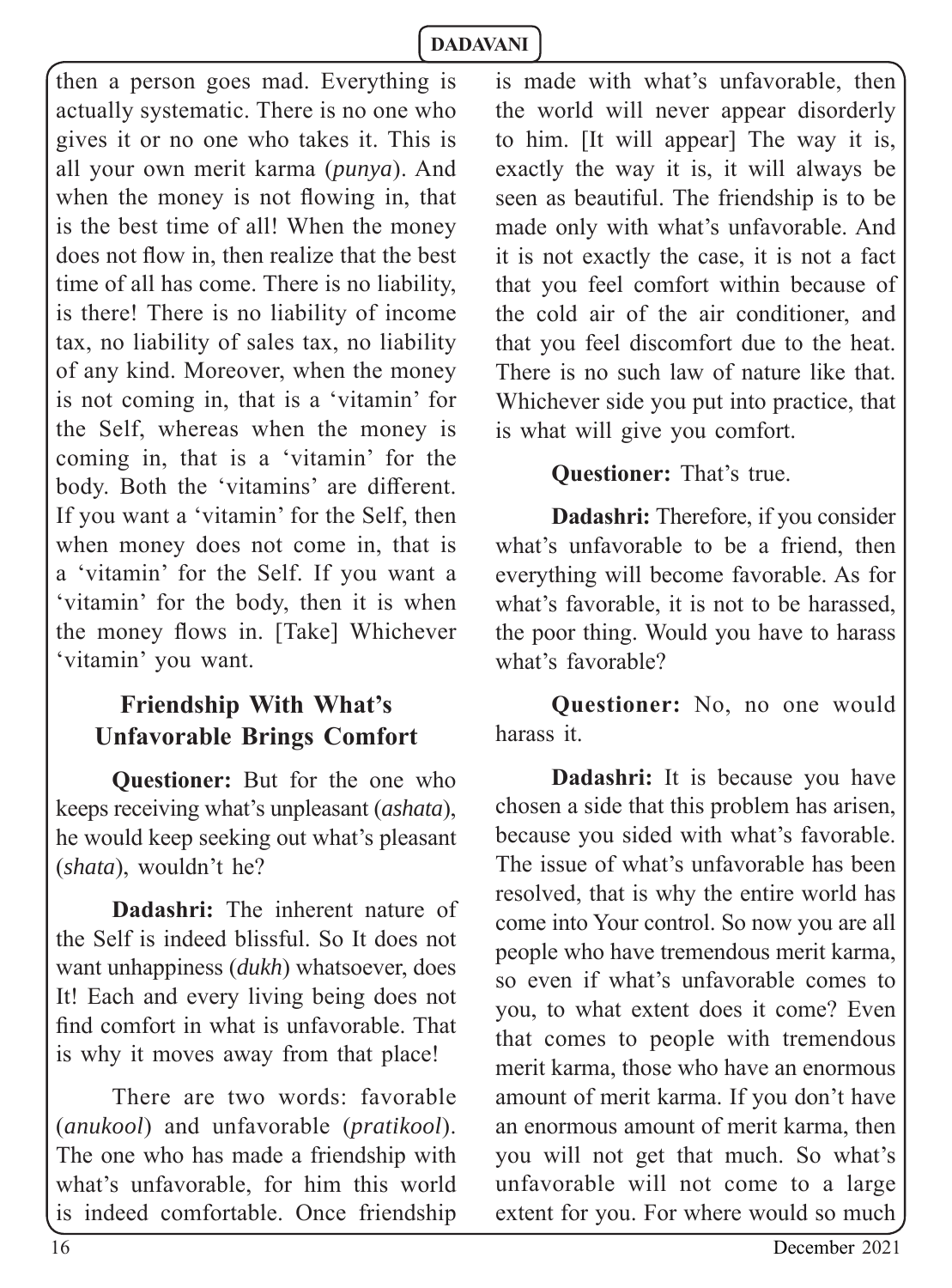of it come from? How would you get a large share of it? Therefore, you should convert what's unfavorable into that which is favorable.

# **Beneficial Molding Takes Place Through the Unfavorable**

That which is not liked is always beneficial for the Self. That is a 'vitamin' for the Self indeed. When hardship comes, One immediately sides with the Self, doesn't He? If a person were to have abuses hurled at him just now, he would not remain in worldly life at that time. He would go straight into His own Self. But that is for the One who has realized the Self. And even if they have not realized the Self, [for example,] there was an old lady who was eighty years old who came out and started bickering, "Damn this worldly life, it is filled with misery, it is filled with misery." I said, "Dear lady, it has felt sweet to you for the past eighty years, and why do you suddenly find it miserable?" Then I asked, "Dear lady, what is all this about? How is it miserable?" She replied, "Oh, it is indeed miserable." "So what's happened?" She responded, "My son hurls so many abuses at me." So it is because her son hurls abuses at her that the old lady had a realization about this worldly life that, 'This worldly life is miserable.' It was miserable nevertheless; it is indeed miserable. It is perceived to be sweet due to illusory attachment (*moha*). That is why if adversity comes, it is very beneficial.

This worldly life is such that it appears beautiful to the eyes. So how can

one become free from it? Even though one takes a beating and gets hurt, it becomes forgotten once again. Don't these people say that dispassion does not remain; yet, how can it remain?

Unfavorable circumstances are very beneficial; they are a 'vitamin' for the Self. Favorable circumstances are a 'vitamin' for the body. Because of them, the body will stay healthy; you will not have to visit the doctor.

All this good food, mango pulp and flat bread, that is all a 'vitamin' for the body. So you should not throw away the 'vitamin' for the body. However, if that other 'vitamin' comes, then what is the harm in that? So you've received both 'vitamins'. When that which is disliked comes, that is a 'vitamin' for the Self, and when that which is liked comes, that is a 'vitamin' for the body. So a problem no longer remains, does it! The two accounts have become 'clear' [demarcated], haven't they!

Favorable [circumstances] polish a person and unfavorable [circumstances] mold a person. So what problem do we have with either of the two? So both have become beneficial to us.

### **Discomforts Are Your Thermometer**

Discomforts (*pratikoolta*) are your 'thermometer'. If someone difficult opposes you, then he is your 'thermometer'. You would realize whether your 'temperature' increased or decreased. If you were to go out looking to buy [such] a thermometer, then you would not find one. That is why,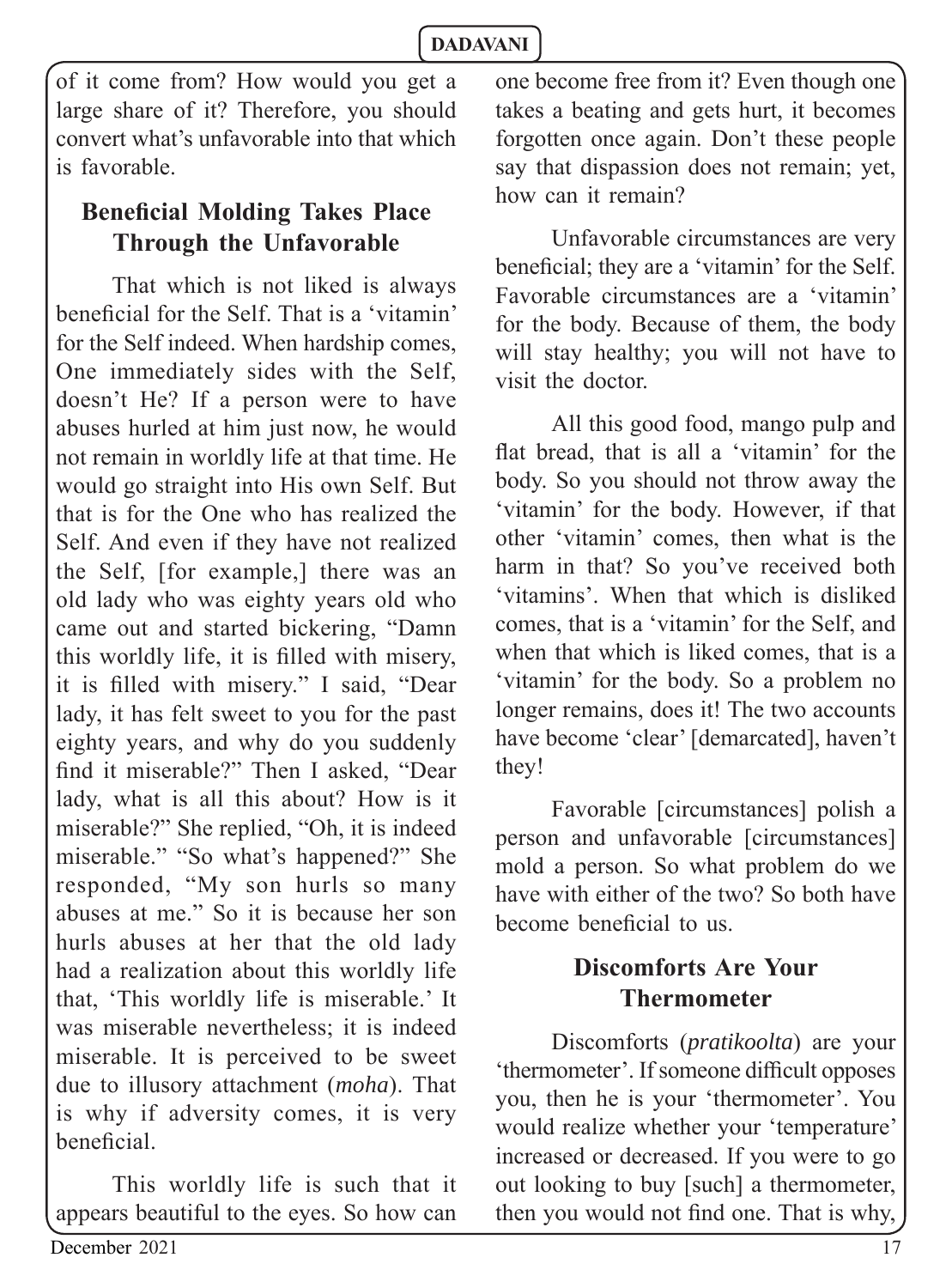when you encounter discomforts, then on the contrary, you should be grateful that, 'Sir, you are my 'thermometer', I have received you free of cost!'

When you come home and some external problem (*upadhi*) arises the minute you step inside the door, then you will realize that you still become unsettled. Or else, you would know that inner peace prevails. That 'thermometer' is needed, isn't it? That 'thermometer' is not available for purchase in the market; it would be good if you have one of these at home. At present, it is *Kaliyug*, it is *Dushamkaal* (the current era which is characterized by a lack of unity in thought, speech, and action), so there are bound to be two to four 'thermometers' in your home; there wouldn't be just one! Otherwise, who would measure where You are *fin* the progress to liberation<sup>[2]</sup> Even if you were to hire someone, they would not do it! A hired hand would insult you, but he would not have a disgruntled look, so you would know that this is fake! Whereas in the other situation, it is exact! The face becomes sullen, the eyes become red. You couldn't get that even if you paid someone to do it, whereas in this case you are getting it free of cost!

Now, do you like insults?

**Questioner:** Dada, when someone insults me, more *jagruti* (awakened awareness as the Self) remains.

**Dadashri:** So then why don't you keep a *baadha* (a vow taken to get a desired result)? If you keep such a *baadha*, then someone will come along to scold you. You are not able to find someone to do that, are you? That is why a lady was saying, "It feels as though someone was punching me from within all night long. Please do a *vidhi*  (silent auspicious blessings performed by the *Gnani* for the salvation of the spiritual seeker or *mahatma*) for that!" I replied, "It is very good if you feel punches. Your merit karma has awakened, it is taking you towards liberation. What does the one who throws punches say? Go to liberation*.* So isn't it good if there is someone who is throwing punches?

**Questioner:** Yes, all of these discomforts are beneficial. But...

**Dadashri:** Yet people say, "We do not like discomforts." They do not like that which gives them more *jagruti*. On the contrary, discomforts end up becoming a 'vitamin'. That is why discomforts are actually very beneficial.

### **Awakened Awareness Increases Amidst Discomforts**

**Questioner:** Why is it that amidst comforts, it [the *jagruti*] mellows down, and amidst discomforts, more *jagruti*  remains?

**Dadashri:** The thing about comforts is that one finds it to be pleasurable, doesn't he! When a cool breeze is blowing, an entire hour passes by, but when it is scorching hot, it is so difficult to pass an hour by! Whereas passing an hour in this [a cool breeze] happens easily. Similarly, when there is a nice meal, one devours it in no time, whereas if he is hungry and the meal is not very palatable, then he has no choice but to eat it.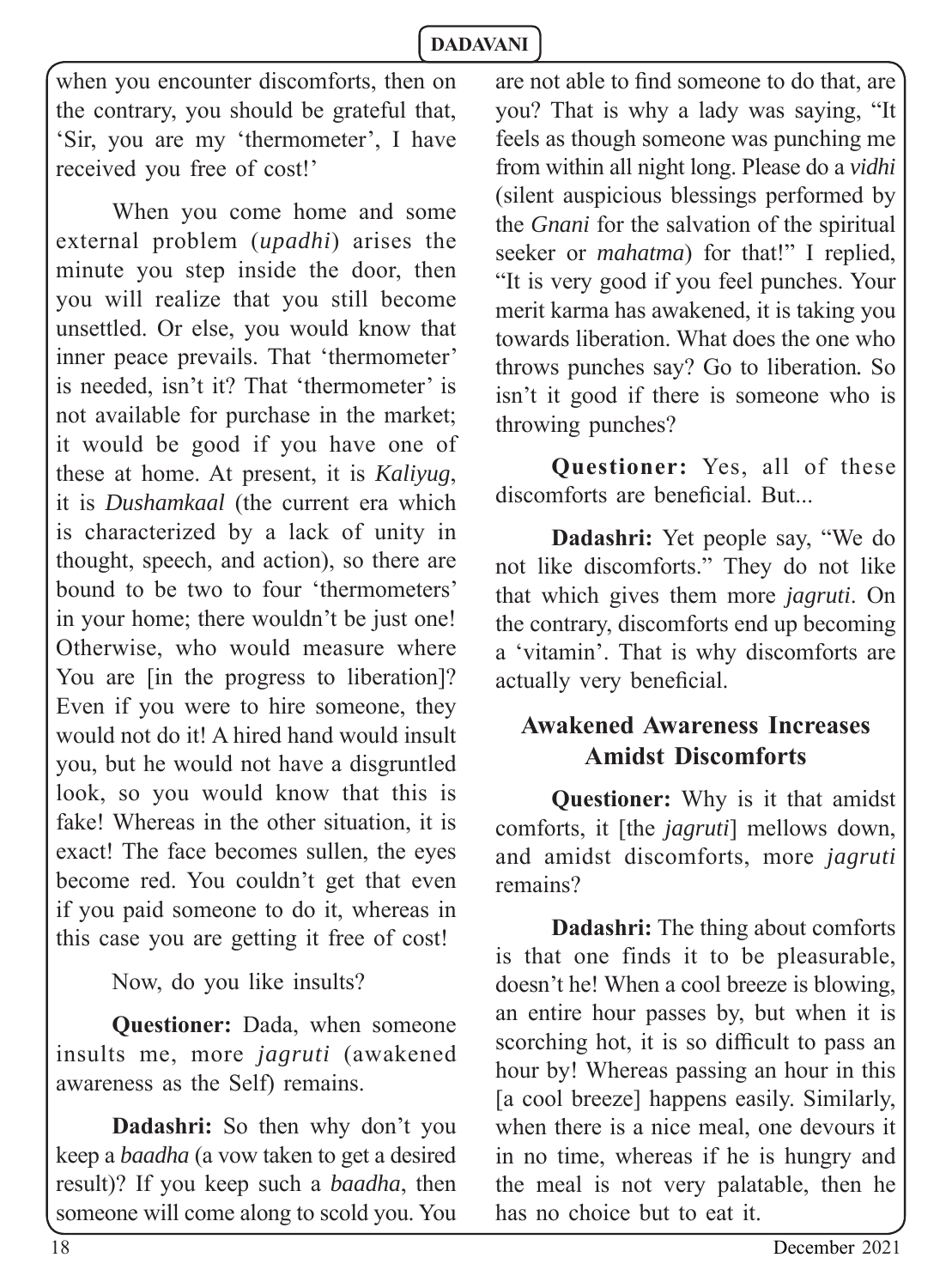**Questioner:** But why does *jagruti* remain more amidst discomforts?

**Dadashri:** Discomforts are a 'vitamin' for the Self, whereas comforts are a 'vitamin' for the body. Through favorable circumstances, the body becomes healthy and amidst unfavorable circumstances, the Self becomes healthy. All those circumstances are beneficial. If you want to understand this, then all circumstances are beneficial.

**Questioner:** Now say there is a person who has brought all such [karma] that he does not encounter discomforts, then where would he go to get a 'vitamin' for the Self?

**Dadashri:** Where could he go? Then he certainly won't receive the 'vitamin' for the Self.

**Questioner:** Then does he end up wallowing in worldly pleasures (*garavata*)?

**Dadashri:** All of this is indeed going to fall into that, into *garavata*. Nothing good comes out of that for him. Discomforts will be there, but some are of a milder type. But then it leads to wallowing in worldly pleasures. Instead, it is better to have come with the unfavorable [circumstances].

# **Kashay Arising in the Favorable Circumstances Make One Wander for Infinite Lives**

So discomforts will certainly bring You into *jagruti*; however, what is favorable will not bring You into *jagruti*, will it! It is favorable.

**Questioner:** I do not feel like keeping the awareness that I am separate from what's favorable and comfortable (*anukool*). I quickly realize that I am separate from what's unfavorable and uncomfortable (*pratikool*).

**Dadashri:** The unfavorable is actually immediately realized. Suppose there is a person is who sleeping right now; he opens his eyes slightly like this and continues to lie down in a slumberous state. You may sprinkle a lot of cold water on him on a winter's day, but he still doesn't wake up. But if he catches a glimpse of a small baby snake, then …! That is how it is with the unfavorable. Whereas with what's favorable, he takes it easy! He'll say, "Yes, I am getting up." He'll say, "Yes, I am getting up," and then turn onto his side and fall asleep. He'll even tell you, "Yes, I'm waking up, I'm getting up just now. Just get yourself dressed, I'll get ready by then." Then he turns onto his side and falls asleep again. That is how comforts are.

It is a comfortable circumstance, isn't it? There is a feeling of coolness in what's comfortable. That much is the weakness.

**Questioner:** *Kashay* (anger, pride, deceit, and greed) do not arise in favorable circumstances, while *kashay* arise a lot in unfavorable circumstances, so what should we do about that?

**Dadashri:** It is not that *kashay* arise only in the unfavorable [circumstances], many *kashay* arise in the favorable [circumstances], but the *kashay* [that arise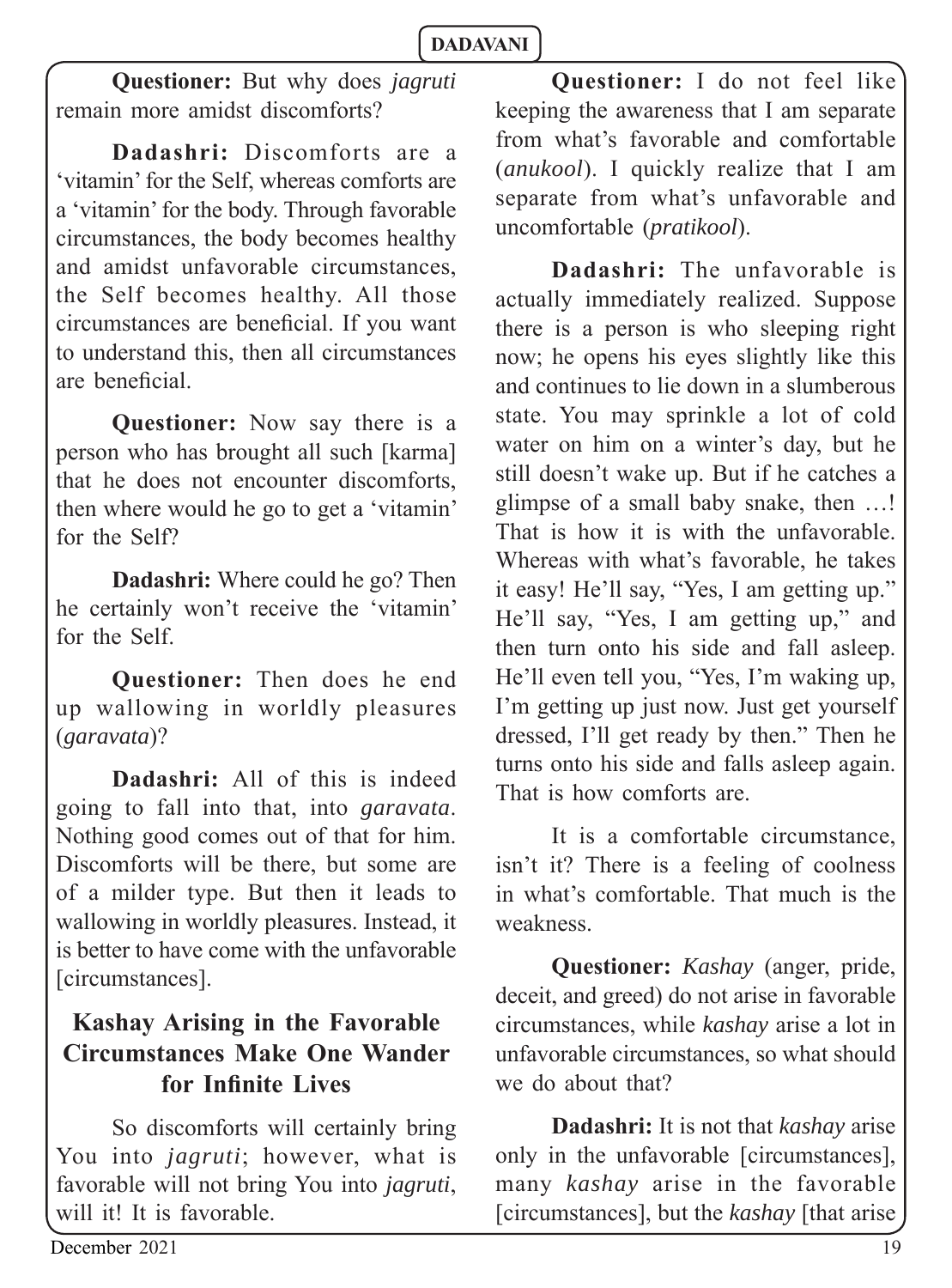in] the favorable are 'cool'. They are referred to as *raag kashay*. They consist of both greed and deceit. One truly feels so much coolness in them that the karmic tuber (*gaanth*) keeps growing day by day. The favorable is perceived as pleasurable, but the fact that it is pleasurable itself causes the greatest difficulty.

**Questioner:** In the midst of the favorable, I don't even realize that this is *kashay*.

**Dadashri:** You will not know about the *kashay* in the midst of that. But those are the very *kashay* that 'kill' you. The *kashay* [that arise in the] unfavorable [circumstances] are actually straightforward, the poor things! The world immediately recognizes them. Whereas the *kashay* [that arise in the] favorable [circumstances], greed and deceit, flourish and become fat! The *kashay* [that arise in the] unfavorable [circumstances] are pride and anger. They both fall under abhorrence (*dwesh*). The *kashay* [that arise in the] favorable [circumstances] make one wander for infinite lifetimes. You've understood this, haven't you?

**Questioner:** Yes.

**Dadashri:** So both, the [*kashay* that arise in the] favorable and unfavorable [circumstances], are wrong.

Abhorrence is considered a *kashay*  [that arises] in what is unfavorable, whereas attachment (*raag*) is considered a *kashay* [that arises] in what is favorable. You can let go of the favorable whenever you wish to, but you have to maintain a lot of *jagruti* in the favorable. The unfavorable

feels bitter and when it feels bitter, *jagruti*  arises instantly. The favorable feels sweet.

*Kashay* cause a lot of misery, don't they? And what about those *kashay* that give you pleasure, what are they?

**Questioner:** It is only after you mentioned it that I realized that this is the greatest generator of misery; otherwise, I could never understand that there are *kashay* in what's favorable.

**Dadashri:** People will never realize their mistakes unless the *Gnani Purush* points them out to them. There are infinite such mistakes. There isn't just one mistake, there are infinite mistakes from all sides.

**Questioner:** Mistakes take place with each and every step.

**Dadashri:** You've properly understood that what's favorable is considered *kashay*, haven't you?

### **Questioner:** Yes.

That which constantly keeps a person occupied in the pleasure that arises from doership (*garvaras*), that which gives rise to the feeling of a lot of coolness, gives rise to a lot of enjoyment, those are the very *kashay* that make a person wander [life after life]. Whereas, in unfavorable circumstances, there are *dwesh kashay*, consisting of anger and pride.

# **Real Jagruti Increases Amidst Discomforts**

**Questioner:** If *jagruti* remains even during the favorable and comfortable, then that is more beneficial, isn't it?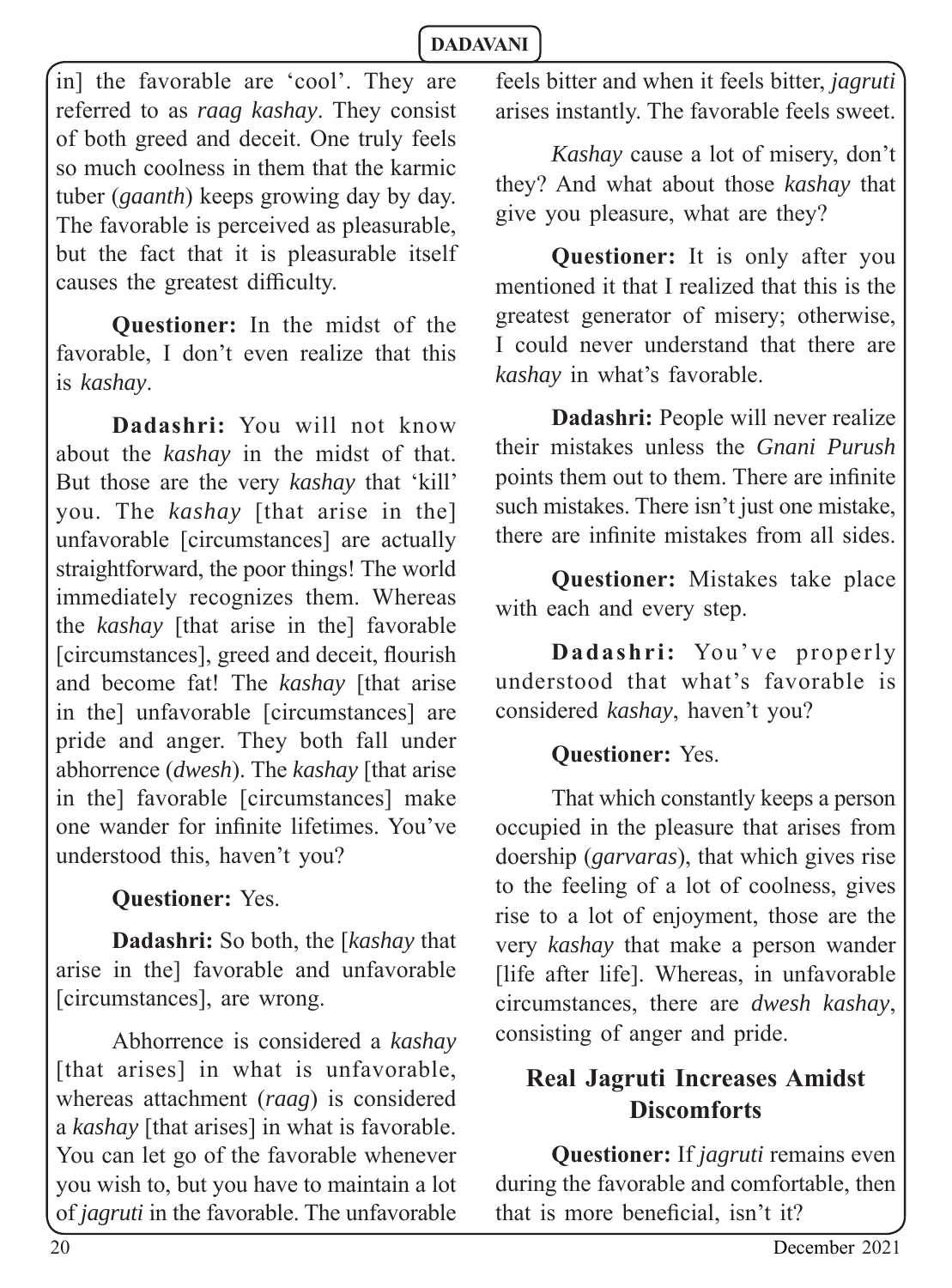**Dadashri:** It is not possible for one to remain in it completely. That is why 'we' actually make it unfavorable, if it is not.

**Questioner:** Favorable or unfavorable is a matter of belief, isn't it? Or is it naturally that way?

**Dadashri:** It is exact, but as long as the mind is there it will definitely be there, won't it! As long as there is the support of the mind, it will certainly be around.

**Questioner:** Even this body finds things favorable or unfavorable, doesn't it?

**Dadashri:** Truly speaking, it does not concern the body, it is the mind that finds it so.

**Questioner:** If one feels hot and suddenly becomes agitated, then is it the body that feels the heat or is it the mind that does so?

**Dadashri:** It is the mind; the body does not feel anything. The intellect says something [internally] so the mind starts up. There is no problem if the intellect does not say anything. The intellect means worldly awareness.

**Questioner:** 'The discomfort is indeed comfort'; an adjustment such as this can also be set within using the intellect, can't it?

**Dadashri:** Yes. But for the one who wants to attain liberation, he sets [the understanding] that, 'This is indeed favorable.' The true benefit lies in this, in the unfavorable. Even on a cold night,

'we' remove the blanket that covers 'us' so that *jagruti* is maintained.

**Questioner:** What kind of *jagruti*  do you remain in at that time?

**Dadashri:** The *jagruti* remains in *jagruti*, otherwise the *jagruti* 'sleeps'.

**Questioner:** The sleep does not come on account of being cold. So upon waking up, You remain in *jagruti*, is that how it works?

**Dadashri:** Otherwise, sleep would come. And at that time, there is no one to wake me up, is there!

**Questioner:** What *jagruti* do You remain in from within?

**Dadashri:** The state of unawareness as the Self (*bebhaanpanu*) decreases, doesn't it! Upon waking up, You know, 'I am pure Soul'; it is certainly like that, isn't it!

Now, even for You, only circumstances remain. You do not know how to utilize the pleasant circumstances. You enjoy pleasant circumstances, that is why you have to suffer the bitter ones. Instead, if You Know the pleasant [circumstances], then the function of Knowing will also remain during the bitter [circumstances]! However, for you, the old habits do not leave yet, that is why you set out to suffer (*vedavu*). The Self does not suffer at all; the Self simply continues to Know. The one that suffers is the illusory self; it is the *pratishthit atma* (the discharging relative self). That too should be Known, 'Oh! This *pratishthit atma* has become engrossed in the *jalebi* (an Indian sweet).'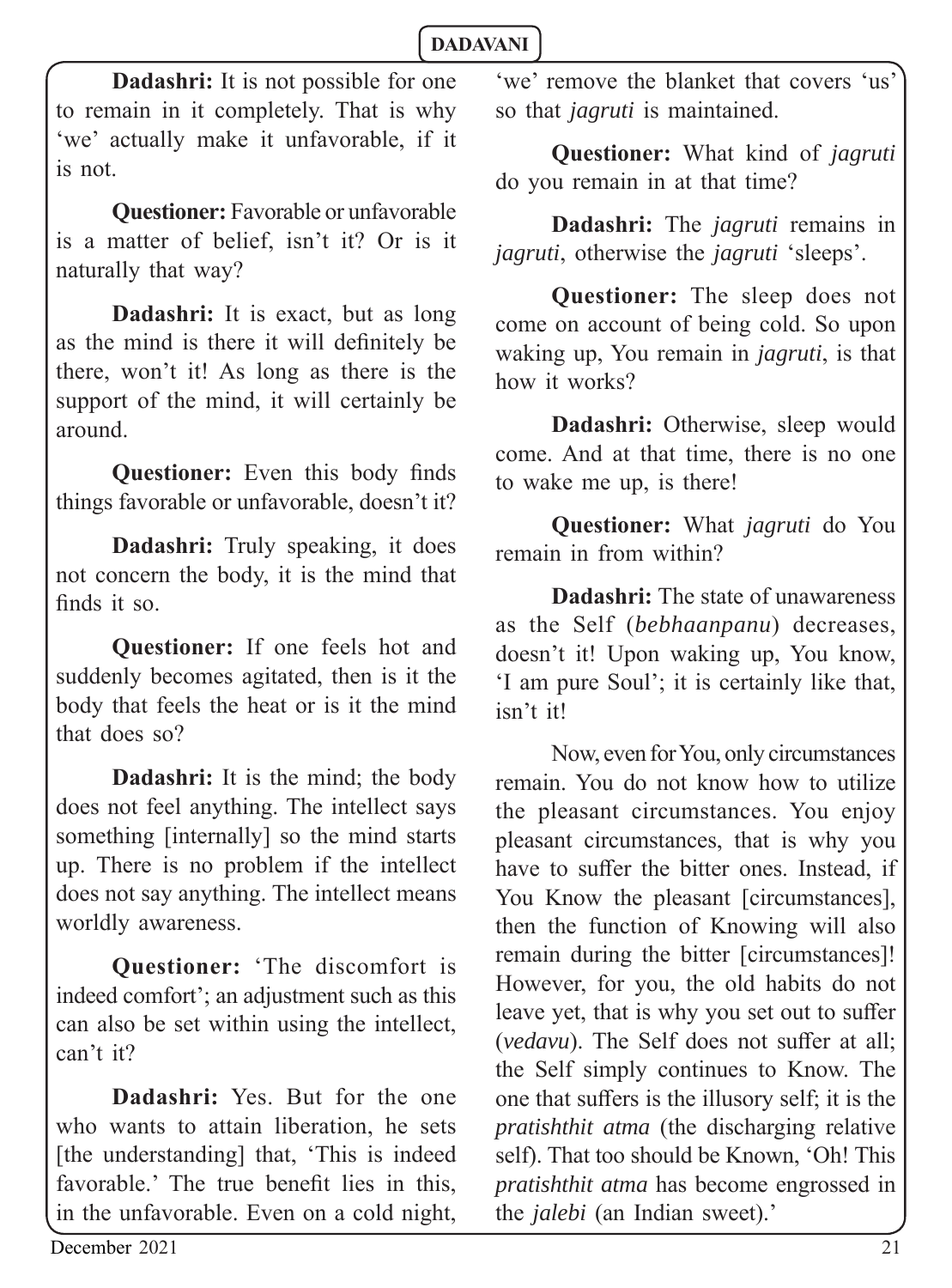# **No Attachment Towards the Favorable, No Abhorrence Towards the Unfavorable**

**Questioner:** So in relation to these circumstances, we have created these words, unfavorable (*pratikool*) and favorable (*anukool*).

**Dadashri:** They are all our own [creation]; they are simply a means for the mind, a means for attachment and abhorrence. This is because where there is the favorable, there is attachment and where there is the unfavorable, there is abhorrence. The One for whom attachment and abhorrence have departed, all the favorable and unfavorable no longer remain. At times, He may mention the favorable and unfavorable, but He does not have attachment and abhorrence towards them. This is because the body is habituated to the comfortable.

**Questioner:** No Dadaji, that is also a question because that is not necessarily the case. It is not the case that the body is habituated to the comfortable. Now, for your body [for example]… it is not the case that it is habituated to the comfortable.

**Dadashri:** No, my body is not used to what's comfortable in certain matters, but in some matters, it still remains that way to some extent within.

**Questioner:** But such a situation hardly arises for Dadaji.

**Dadashri:** This one is coming out of the comfortable. It is coming out by gradually letting go of that which is comfortable. Therefore, if you believe it to be habituated to the comfortable, then it will seek what's comfortable. But if You believe you know what is comfortable, then that very understanding will be helpful to you. To not have attachment towards the comfortable and to not have abhorrence towards the uncomfortable is Your inherent nature (*Swabhaav*). When a nice meal is served, he definitely eats it with pleasure, why would he even say no to that? If you look at his face, wouldn't you see pleasure? And what about the moment something bitter comes? He may not make a face, but he will certainly be unhappy. When you understand the bitter effect to be sweet and the sweet effect to be bitter, that is when you will be able to attain liberation!

### **'Do Not Like' Should Not Be In Your Dictionary**

If you develop a liking for smooth [things], then they will come back as rough; that is why you should develop a friendship with the rough. You should make the very things that you do not like into things that you like. The Self has infinite facets. 'It' becomes like the facet that 'It' turns towards.

**Questioner:** I also do tasks that I do not like, but since you are asking, I am telling you that I do not like this.

**Dadashri:** Just get rid of the words 'do not like.' Those very words should not exist in your dictionary.

If someone were to ask you, "Would you like it if I said that you are worthless?" Then you should say, "Yes, I like it!" Do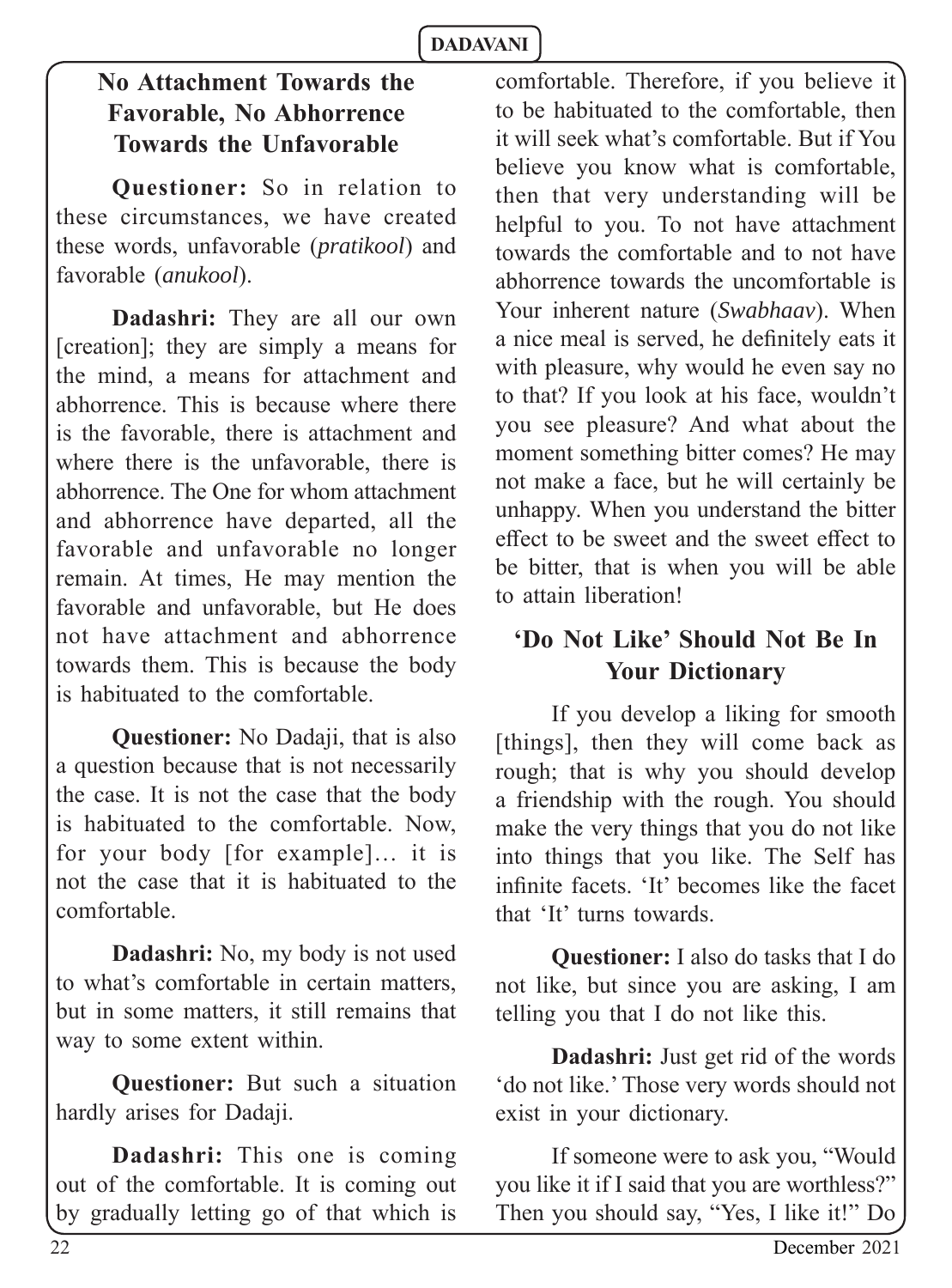you like it when someone says you are worthy? If you like it when someone says that you are worthy, then a weakness will arise, and if you like it when they say you are unworthy, then the weakness will leave. That gentleman says, "Insult me and praise me too. Give me both."

Do You or do You not need to bring about a solution for all that you dislike? 'You' should also bring about a solution for all that you like; it is not to be accumulated. Do not hold onto ideas that you like, bring about a solution for that, and also bring about a solution for this [that which is disliked]. That which is liked is the filled stock of attachment that is discharging, while that which is disliked is the filled stock of abhorrence that is discharging. Therefore, a solution has to be brought about for the abhorrence. So in those instances, remain the way 'we' do, always in harmony and oneness with everyone! The reason being, abhorrence causes divisiveness to arise*.* By being in harmony and oneness with everyone, the divisiveness comes to an end and abhorrence dissolves.

### **Maintain a Clear Mind Towards That Which Is Disliked**

When that which is not liked is endured with a clear mind, that is when You will begin to become *vitaraag* (free from attachment and abhorrence).

**Questioner:** What does a clear mind mean?

**Dadashri:** A clear mind means that no negative thoughts arise for the other person. That means that one does not 'bite'

[blame] the *nimit* (an apparent doer who is simply instrumental in the process). Perhaps a bad thought may arise for the other person, yet one immediately does *pratikraman* (an exact method of reversal from hurting another living being by confession to the Lord within, apology, and resolution to not repeat the mistake), and washes it off .

**Questioner:** For the mind to become clear is actually a matter that pertains to the ultimate stage, isn't it? And as long as it does not become completely clear, *pratikraman* has to be done, doesn't it?

**Dadashri:** Yes. That's true, however, it may have become clear for some matters, and it may not have become clear for other matters. These are all 'steppings' [stepping stones]. *Pratikraman* needs to be done where it has not become clear.

From the very beginning itself, 'we' would think over each and every word in this world. Previously, even though 'we' did not have *Gnan*, due to *vipul mati* (the highest level of intellectual development), the moment something was said, its meaning would immediately become clear, it would be analyzed from all aspects. When something is said, its essence is immediately extracted, that is referred to as *vipul mati*. No one actually has *vipul mati*! 'Ours' in fact, has turned out to be an exceptional case! In the world, when can one be considered to have *vipul mati*? When one has intellect (*mati*) that can adjust everywhere. Instead, one boils and cooks that which was to be cut and left raw, and that which was to be boiled and cooked, one cuts it and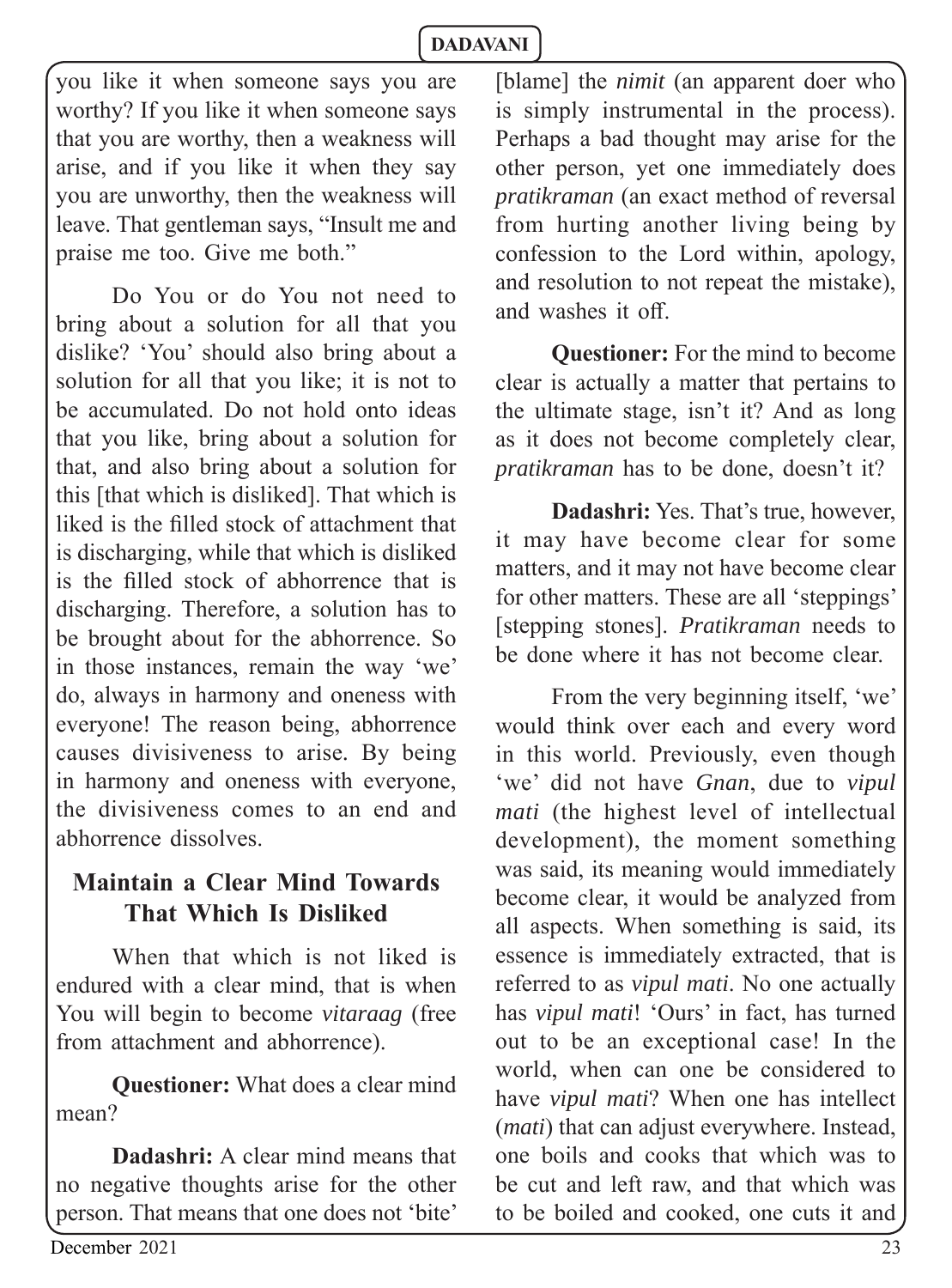leaves it raw; so how is it be possible to adjust? Nevertheless, one should adjust everywhere.

# **'We' Remained Very Cautious Towards the Favorable**

When 'we' did not have *Gnan*, 'we' used to remain very cautious towards the favorable and comfortable. With the unfavorable and uncomfortable, you will realize it. It is indeed because of the favorable and comfortable that [people of the world] have wandered [lifetime after lifetime]. If a snake has entered someone's home and he has seen it, then you do not need to tell him, "A snake has made its way inside, so remain alert!" Thus, it is worth remaining alert in this world. It is indeed the favorable and comfortable that causes one to make mistakes and doze off .

I took it upon myself to experience what would happen to me if I used a fan. Earlier, I did not have a fan. Up until 1956, I had nurtured the quality called *titiksha*  (the virtue to endure physical hardships). I would always sleep on a thin woven cloth mat on the floor, and I did not use a fan. Then friends would come and say, "You do not keep a fan because you are a *tapasvi* (one who practices penance), but what about us?" So I would tell them, "Go ahead and set up a fan." After it was set up, this body became comfort-seeking (*shatashiliya*).

A farmer wears shoes daily, and on the day he does not wear shoes, his feet will burn [upon walking in the hot sun]. Otherwise, the body will become such that it will not burn. Thus, if one becomes comfort-seeking, then he will inevitably become dependent. When the fan is not available, one becomes dependent. And for me, to place applied awareness (*upayog*) on the external would cause difficulty. I am talking about what happened to me. So understand this point. Do not stop using the fan, but do accept that the fan is not beneficial.

# **The Adjustment of 'Plus' and 'Minus' Makes Everything Favorable**

Once, 'we' had gone for a bath and someone had forgotten to put the tumbler [in the bucket filled with hot water]. But what are 'we' a *Gnani* for? 'We' adjusted. When 'we' put the hand in the bucket, the water was very hot, and when 'we' turned on the tap, the water tank was empty. So then 'we' took a bath by slowly patting water onto the body, after cooling it with 'our' hands. The *mahatmas* all said, "It has taken Dada a lot longer to take a bath today." But what else could 'we' do? It was only possible after the water cooled down! Besides, 'we' would not tell anyone to bring this or that. 'We' would adjust. To adjust is itself one's duty (*dharma*). In this world, the adjustment of 'plus-minus' [neutralizing] should be made. Where there is a 'minus', make a 'plus', and where there is a 'plus', 'minus' it over there. In fact, if someone refers to 'our' wisdom as insanity, then 'we' would say, "Yes, that is correct." 'We' would immediately 'minus' that.

Who can be considered intelligent? The one who does not hurt others, the one who credits whatever harm anyone does to him, the one who obliges everyone all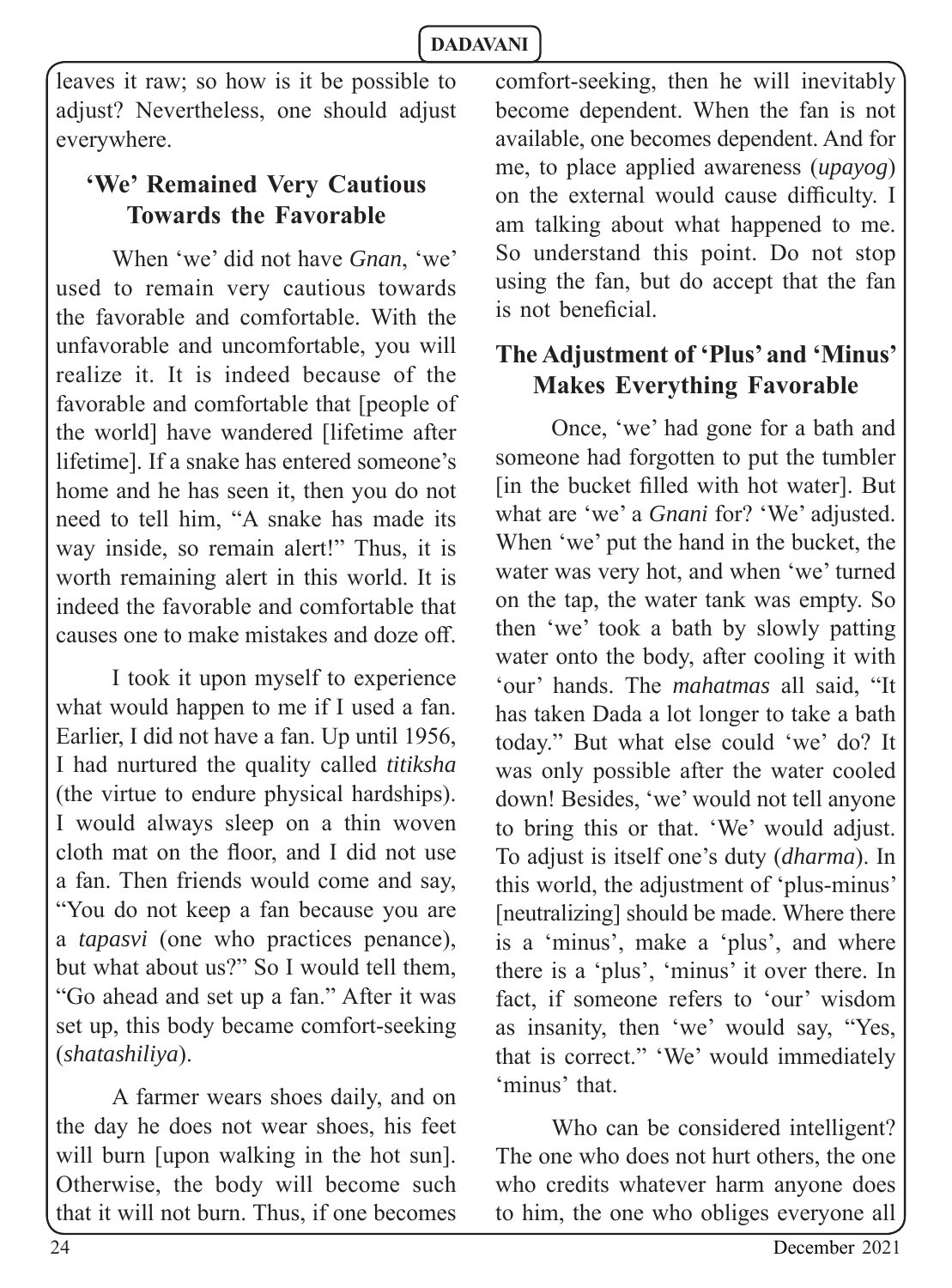day long. From the moment he wakes up in the morning, his goal is, 'In which way can I be helpful to others'; the one for whom this prevails constantly, such a person is considered a human being. And such a person will even find the path to liberation.

There is no problem if you do not know how to do anything else in worldly life, but you must know how to adjust. You will sail through in life if you continue to adjust with anyone who keeps disadjusting with you. A person who knows how to adapt to others will not have any suffering at all. Therefore, adjust everywhere. To take adjustments with each and every person is the highest *dharma*. There are various personality traits (*prakruti*) in this era of the time cycle, so how will you manage without adjusting?

### **Penance in the Face of Unfavorable Circumstances That Come on Their Own**

The thing is, living beings of this era of the time cycle should not intentionally do penance (*tapa*), they have been told to do the penance that comes without notice, that comes on its own. This is because in this *Dushamkaal*, one is already facing penance; whether he is in the home, in the bedroom, or in the Jain monastery, but he is certainly facing penance. What is the need to 'heat up' [harass] the one who is already 'heated up'? That is akin to combing your hair and then putting on a turban. Penance is to be done when a glass shatters. Penance is to be done when your son does not go to look after the business. When your *prakruti* has an outburst amidst an unfavourable circumstance, when a riot starts within; penance should be done at that time. In this era of the time cycle, the penance that comes on its own should be done.

It is not worth doing the penance that is learnt from someone else. Your mind itself is heated day and night! To calmly endure your heated mind, speech, and conduct is the true penance! When your mind, speech, and body are heated up, you are engrossed [in them], yet when nothing is heated, you subject yourself to do penance? But of what use is it to do it then? When has the Lord said to do penance? It is when everyone brings you 'poison', and despite the 'heat' that arises within you, you endure it calmly. Even when your heart becomes 'red-hot', you should endure it. The Lord has not asked you to invite penance. He has told you to gladly welcome the penance that ends up coming to you with a smile. But people push away the penance that ends up coming to them. They make a grimace, so the very thing that has come to give penance is what they return manyfold; and on the other hand, they go out looking to invite penance! Where there is no need, they go learn and start doing penance after watching others! Hey, how can you go and learn someone else's penance?! Your penance is different, his penance is different, each person's penance is different. Each person's causes are different, and in the current era of this time cycle, the penance is such that it naturally ends up coming to you.

Lord Mahavir had said, "Be cautious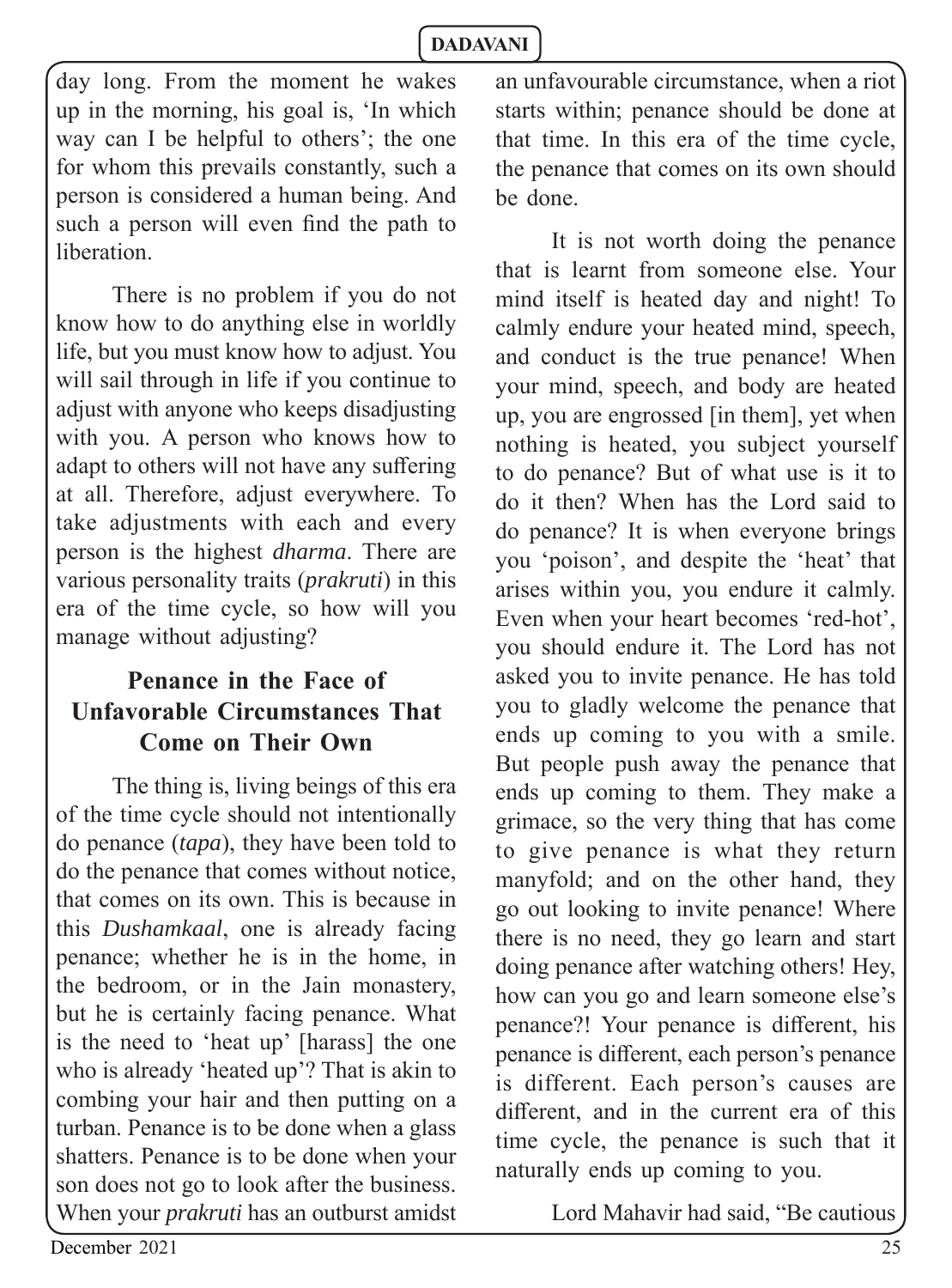in *Kaliyug*. Suffer the penance that comes forth to you; do not create penance that does not come forth naturally." If someone gets into an accident with you and you get injured, then suffer that penance peacefully. Instead, people get into a fight over there and then go home and say, "I am going to fast tomorrow." Hey, why are you doing this? If your health is not agreeable, then do a small fast; skip a meal or two. There is no problem with doing that, that is natural. That is also the case with animals, but there is no need to put yourself through such trouble. The Lord has said, "Do renunciation and penance during the [other] three eras of the time cycle, *Dwapar*, *Treta* and *Satyug*. But in the fourth era, in *Kaliyug*, there will be no need to seek penance or renunciation, there will be no need to set out to acquire it." This [sort of] penance was actually meant for the eras of the time cycle in which people had to go out looking for penance. This is because even if one looked for penance all day long, he would not find it! All of those eras of the time cycle have passed. Currently, one gets so much [opportunity to do] penance.

# **Lord Mahavir's Penance in the Uncivilized Region**

Even Lord Mahavir had to go out seeking penance in those days! People certainly had [circumstances that gave rise to] penance, but the Lord would not have such penance, would He? The Lord was not facing any penance, so a thought arose in His mind, 'All these people who offer me food as alms, they keep me in mind while preparing the meal and then they offer food as alms. So no one insults me, no one does anything of that sort to me. The unfolding of that karma is still pending.' The Lord would be cognizant of this. Just as a person can tell that he is going to vomit before he actually does so, in the same manner *Gnanis* know a great deal in advance that a 'vomit of karma' is going to take place. The *Gnanis* bring about premature fruition of such karma (*udirana*). Humans have the ability to bring about premature fruition of karma. So Lord Mahavir thought, 'Come, let me go from this civilized region to an uncivilized region, then my karma will exhaust. I have an account of karma.' The people of the civilized region would say, "Welcome, welcome" and shower the Lord with flowers; that is why He decided, 'Let me go to uncivilized regions.' Now, the uncivilized region was about sixty miles away. It was inaccessible by way of the main road. All the townspeople came to bid the Lord farewell. They beseeched Him, "Lord, please do not use this narrow path. The serpent named Chandkoshiya lives down this path. That serpent does not allow anyone to enter into the jungle. Whoever tries to do so, they do not make it out alive. Lord, he will torment You." But the Lord said, "You are all saying no, but it is necessary for me to use this very path. This is what I See in my *Gnan*. I am not being insistent, but this is what I See in my *Gnan*. So everyone please remain calm and let me proceed." So all the townspeople remained standing there. No one dared to enter the jungle! Who would be willing to enter after hearing the name of Chandkoshiya? They said, "The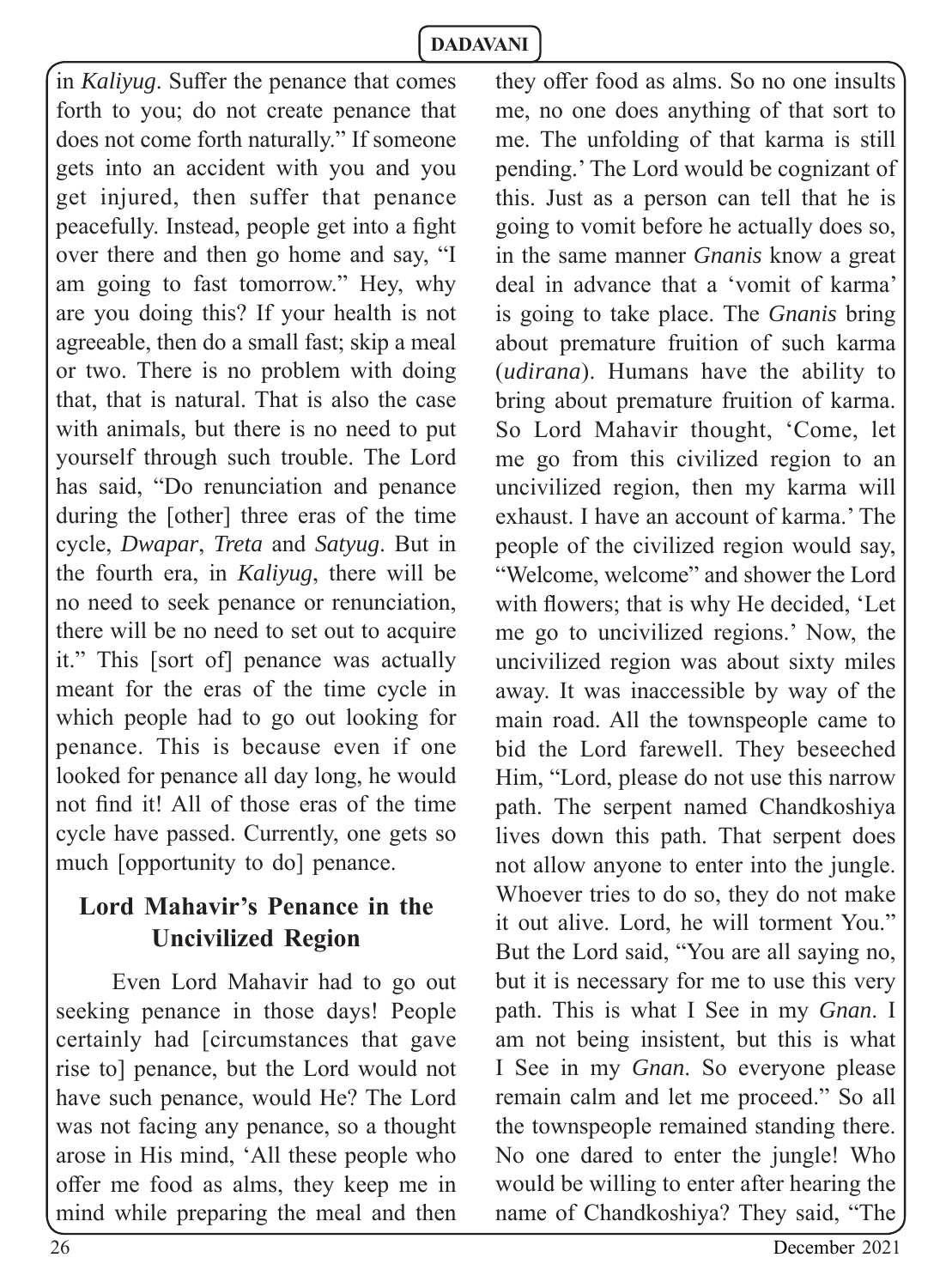Lord can go if He wants!" When it came to the subject of Chandkoshiya, they were ready to leave even the Lord! Would these people abandon the Lord or not?

The Lord indeed took the path through the jungle. When Chandkoshiya caught a whiff of His scent, would he not go berserk? He would not let even animals come through the jungle, so he came to the Lord in a frenzy and bit him on his leg. The moment he bit the Lord, a bit of blood entered his mouth. As a result of the blood seeping in, awareness of his past life arose. So the Lord gave Chandkoshiya a teaching, "Oh Chandkoshiya! Calm down, calm down, and abate your anger!" In his previous life, Chandkoshiya was a monk who became furious with his disciple, that is why he got into this predicament! "So be at peace now. According to the Knowledge You have attained, You are a pure Soul." Chandkoshiya came to awareness; knowledge of his past life arose. In his past life, he was a monk. He became furious with his disciple. There was such intense fury! It was no ordinary anger. It was not the kind these people have towards their wives. The disciple was stuck [with his guru] so would the guru be likely to let him off? So the guru keeps abusing the disciple who is stuck [with him]! So eventually, the serpent violently thrashed about and died. An enormous amount of ants climbed all over his body, because as he thrashed about, he started bleeding, and as the blood gushed forth, ants came swarming and started to pull and tug at his body! Chandkoshiya felt intense burning, yet he endured the penance peacefully and he attained a higher life form.

From there, the Lord moved to an uncivilized region, an underdeveloped region. There, people would say, "Hey, look this hermit has shown up. Let's throw bricks at him. What kind of a hermit is he? He is not wearing clothes. Let's beat him." So the Lord started to get a beating before He even entered the region! The Lord had Known, 'It is not I who is taking the beating!' So He actually started to get true beatings. If at some place, he came across a kind person, he would give Him a piece of *rotlo* (unleavened bread made of millet flour). In the civilized region, He would receive sweets, but how would He get those here? The Lord spent some time in the uncivilized region, and once His karma were exhausted, He went back. In the current times, everyone encounters an 'uncivilized region' while sitting at home, but even then people create their own problems!

# **Peacefully Settle the Penance That Comes on Its Own**

You are considered so fortunate that you have an 'uncivilized region' right at home! The moment you enter your home, the uncivilized region is right there! Right where you have your meals, where you sit down to eat and drink, the uncivilized region is all right there. Now, this is the place in which You have to do the penance. The Lord had to traverse sixty miles in order to seek out penance; to get to the uncivilized region! Whereas at present, don't people seem to be uncivilized right in their homes? When penance has come free of cost, go ahead and endure it peacefully! The people of the current era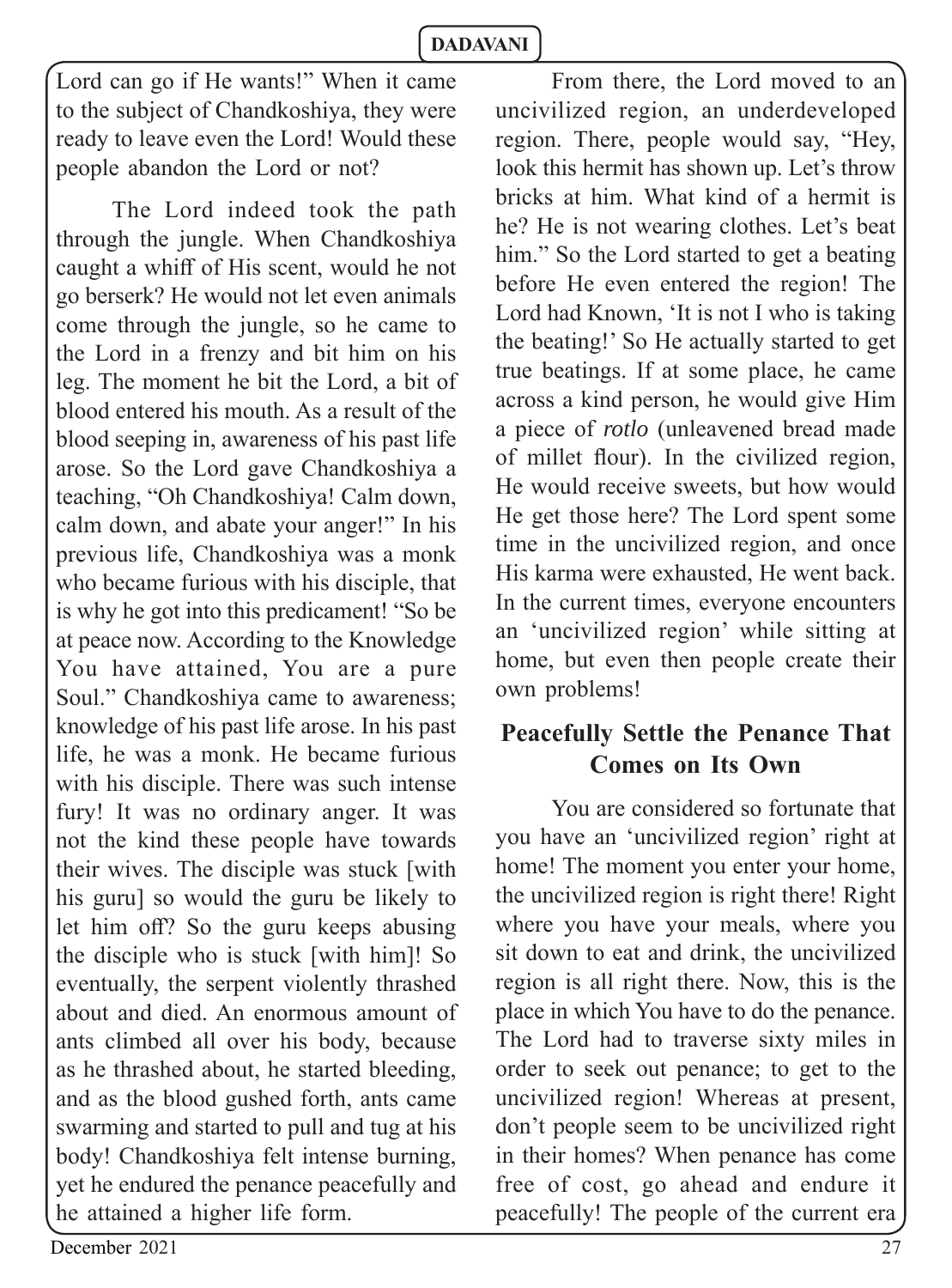of the time cycle are so fortunate! This is considered penance that comes on its own. The neighbors, business partners, brothers, wife and children; they are all such that they make one do penance! In earlier times, only favorable [circumstances] prevailed at home. Currently, the time for unfavorable [circumstances] has come. There are unfavorable circumstances while simply sitting at home, one does not have to go out looking for them. The times are indeed such that adjustments simply cannot be taken. In the home, outside, with neighbors, only disadjustments arise from everywhere; so endure them and adjust to them.

# **In Unfavorable Times Say, "Dada's Bank Is Open"**

The wrong understanding is misery and the right understanding is happiness. One has to notice what understanding he receives. If the wrong understanding has become entrenched, then there is nothing but misery. And when it is solved through the right understanding, then there is abundant happiness! There is no other misery and happiness whatsoever in this world! So, it is nothing but the wrong understanding that becomes entrenched. Besides, it is inevitable that the body undergoes a few punishments! There is punishment for having taken on a body, isn't there! When you have a toothache, does anyone come to give you that pain? That is considered a punishment of the body. If you have a karmic account with a relative and he is repaying you, then can you say no to him? If you say, "Grandfather, please put a stop to the

karmic account for now." Then your grandfather will stop it, but it remains pending in your [karmic] ledger, doesn't it! You may serve the debt collector homemade tea and snacks and send him off, saying, "Sir, sir," but he will still come back, won't he? Instead, why don't you just repay it once and for all! Otherwise, he will not refrain from coming back. Is he likely to let you off without taking it? Therefore, during unfavorable [circumstances], just say, "Come take it, come take it!" You have Dada's bank, don't you?

Amongst all the people you come across in this *Dushamkaal*, most are just here to give unhappiness; a small portion are also here to give you unhappiness. As a result of unfolding demerit karma (*paap*), they come together to hurt each other. But that is a good thing, because the way to become liberated sooner has been found!

# **Under the Gnani's Shelter, Every Circumstance Settles**

**Questioner:** After receiving the *darshan* (live connection through eye contact) of the *Gnani Purush* once, the karma that unfold are relatively favorable, are they not?

**Dadashri:** The majority of the unfolding karma are certainly favorable. However, if there is someone who is provocative, then he may encounter an occasional negative, unfavorable circumstance. But even then, it settles off. After meeting the *Gnani Purush*, it can be settled. Otherwise, they [the circumstances] are certainly favorable.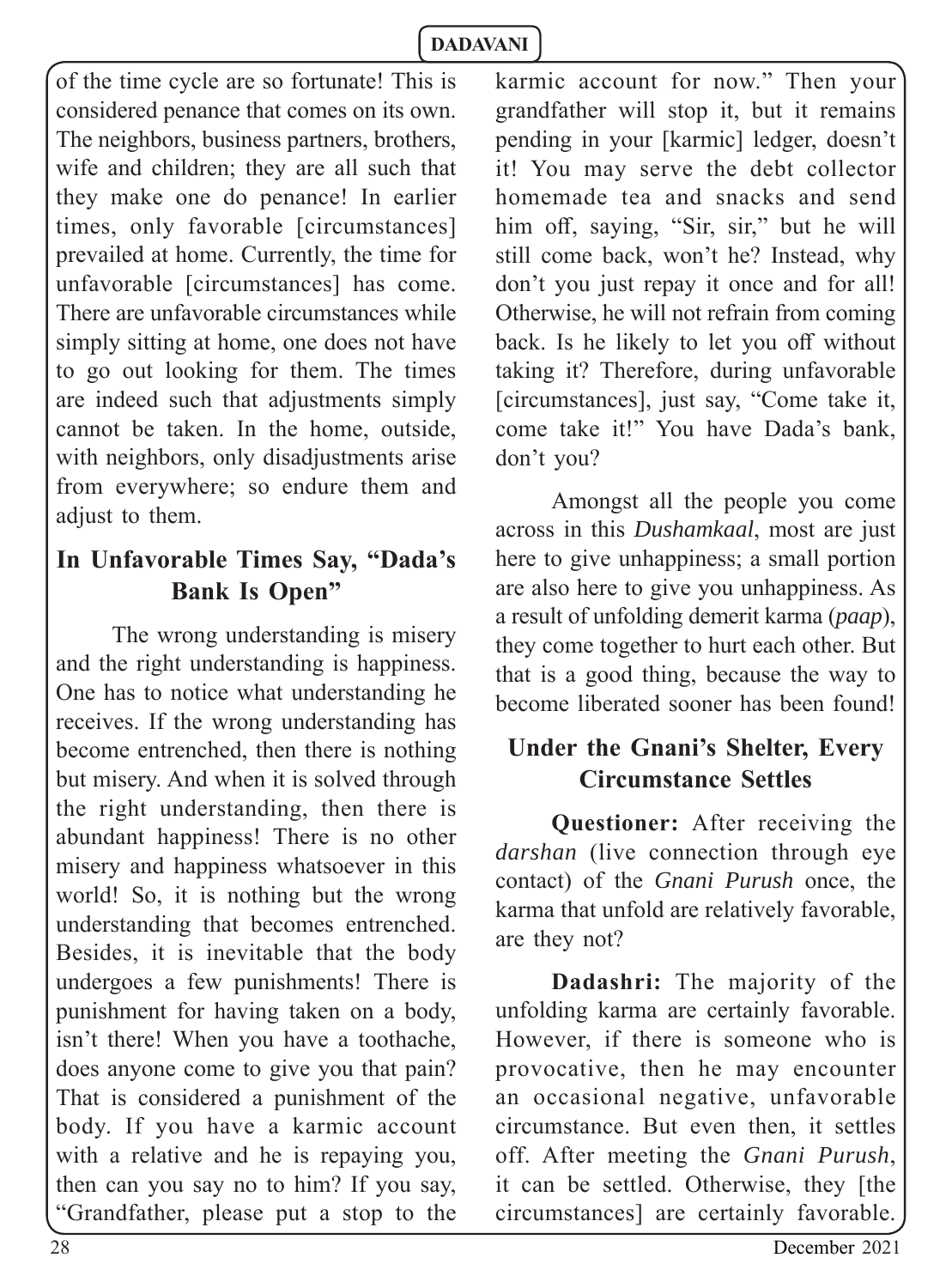The reason for this is that the *Gnan* manifests once the demerit karma have been washed off. The unfavorable [circumstances] were demerit karma, they get washed off. The ones that used to veil the Knowledge, that used to veil the awakened awareness, those unfavorable and uncomfortable demerit karma have been washed off. Subsequently, only favorable and comfortable circumstances arise. Everything that arises is only favorable, isn't it?

### **Knowledge Flourishes in Adverse Circumstances**

'You' too face circumstances; nevertheless, You should prefer circumstances that help in the Real. 'You' should prefer the circumstances that lead towards the Real; You should not prefer the circumstances that lead towards the relative. People of the world demarcate circumstances into two categories: one that is profitable, and the other that causes loss. However, You actually Know whose authority the profit and loss falls under. It is not in Your authority! For You, the circumstance that helps you get *satsang* ought to be favored! All other circumstances are merely circumstances. Oh, the biggest circumstance of all is the one that is with you day and night: the circumstance of the mind, speech, and body. That is the very one that is causing pain, so then which other circumstance will ever give you happiness? This circumstance is not such that it will leave You alone, but that is where You are to settle with equanimity! In this case it is such that, the greater the number of adverse circumstances, the more this *Gnan* will flourish!

Whatever circumstances you have received, if you adjust (*anukool*) to those circumstances, then the circumstance will become suitable to you. The circumstances will become suitable to you.

**Questioner:** They will certainly become that way to us, yes.

**Dadashri:** You simply have to adjust. But if you develop a fondness for it [the favorable circumstance], then what can it do?

**Questioner:** An effort has to be made to adjust to the circumstances.

**Dadashri:** That should definitely be there on your part!

### **After Attaining This Science, the Comforts Become Insipid**

**Questioner:** Dada, in our Science (*Vignan*), you dry out the interest from within. All the interest that is within dries out with our *Vignan*.

**Dadashri:** No, this *Vignan*, Itself, is working. The interest is not actually drying out, but it's comparable to the way tea tastes bland after eating a sweet. Nothing is drying out, but it seems insipid. Worldly life seems insipid.

**Questioner:** Worldly life seems insipid. Otherwise, would worldly life seem insipid?

**Dadashri:** So it naturally abates on its own. The desires wane.

**Questioner:** Dada, after attaining our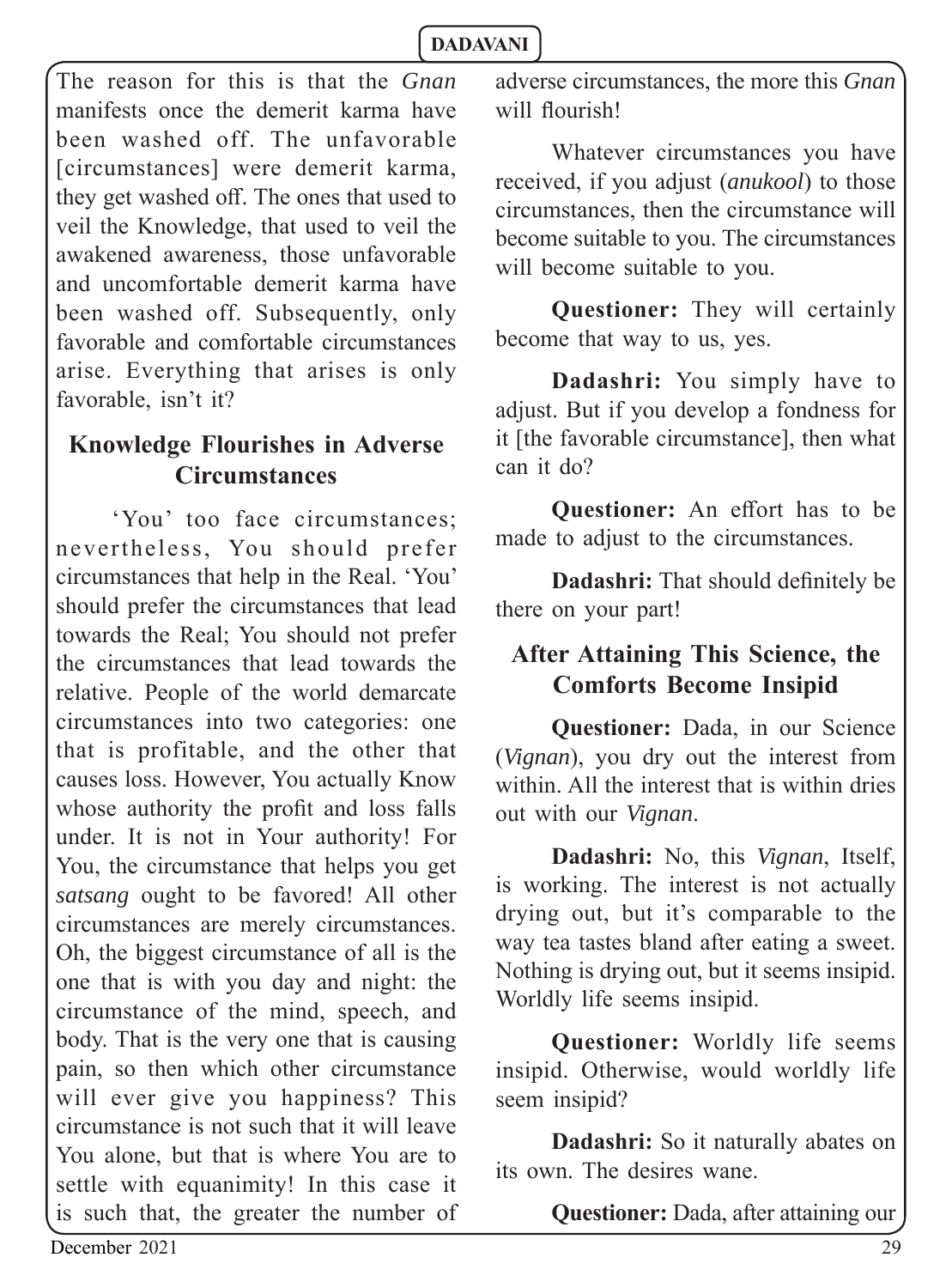*Vignan*, worldly life seems insipid regardless of having all kinds of comforts (*anukoolta*).

**Dadashri:** Yes, it seems insipid; insipid. Even if there are a lot of comforts, it still feels insipid.

**Questioner:** Even if there are comforts from every direction, it still seems insipid.

**Dadashri:** It actually feels like a burden. This is a different kind of Science altogether! That is why it is considered unprecedented, isn't it! It has never been heard of before, read about before, known before, it is that kind of an unprecedented Science!

### **Only the Knower and Seer of Circumstances**

Every person has to become prepared to such an extent that no place seems burdensome to him. The place may grow weary of the person, but the person himself should not grow weary of it. One has to become prepared to this extent. Otherwise, there are infinite places, there are infinite locations. There is no end to the locations.

In reality, besides the pure Soul and circumstances, there is nothing else at all. Moreover, there are two kinds of circumstances: unfavorable and favorable. Of these, there is no problem with the favorable ones; only the unfavorable ones bother you. You have to be mindful of only those circumstances. Moreover, circumstances are prone to dissipation by their nature. So, when the time comes, they make their way out. Even if you tell them to stay, they will not stick around!

Troublesome circumstances do not remain for long. Why are people miserable? It is because they keep on remembering the troublesome circumstances and become miserable. It's gone now, why are you grieving over it now? It is a different matter if one cries when he gets burnt, but now even when it is almost healed, he keeps complaining, "Look, I got burnt, I got burnt!"

Some people prefer daytime and don't prefer nighttime; nevertheless, both of these circumstances are relative. It is because there is nighttime that there is a value for daytime, and it is because there is daytime that there is a value for nighttime!

The *vitaraag* Lords say, "All these are actually circumstances and secondly, there is the Self; besides this, there is no third thing at all." For Them, there is no such thing as right or wrong, good or bad. What *vyavasthit* says is, 'In the case of circumstances, no one has a say in anything even in the slightest extent; everything is actually based on one's karmic ledger.' The *vitaraag* Lords have said, "All circumstances are equal." Whether they have come to give or take [something] away from you, they are all equal indeed; however, the intellect interferes in this. It is worth remaining only as the Knower and Seer of the circumstances. Moreover, these circumstances are prone to dissipation by their nature. When the circumstances of coming together come to an end, they disperse; so based on what its 'weight' [intensity] was at that time, it then becomes thirty-eight pounds,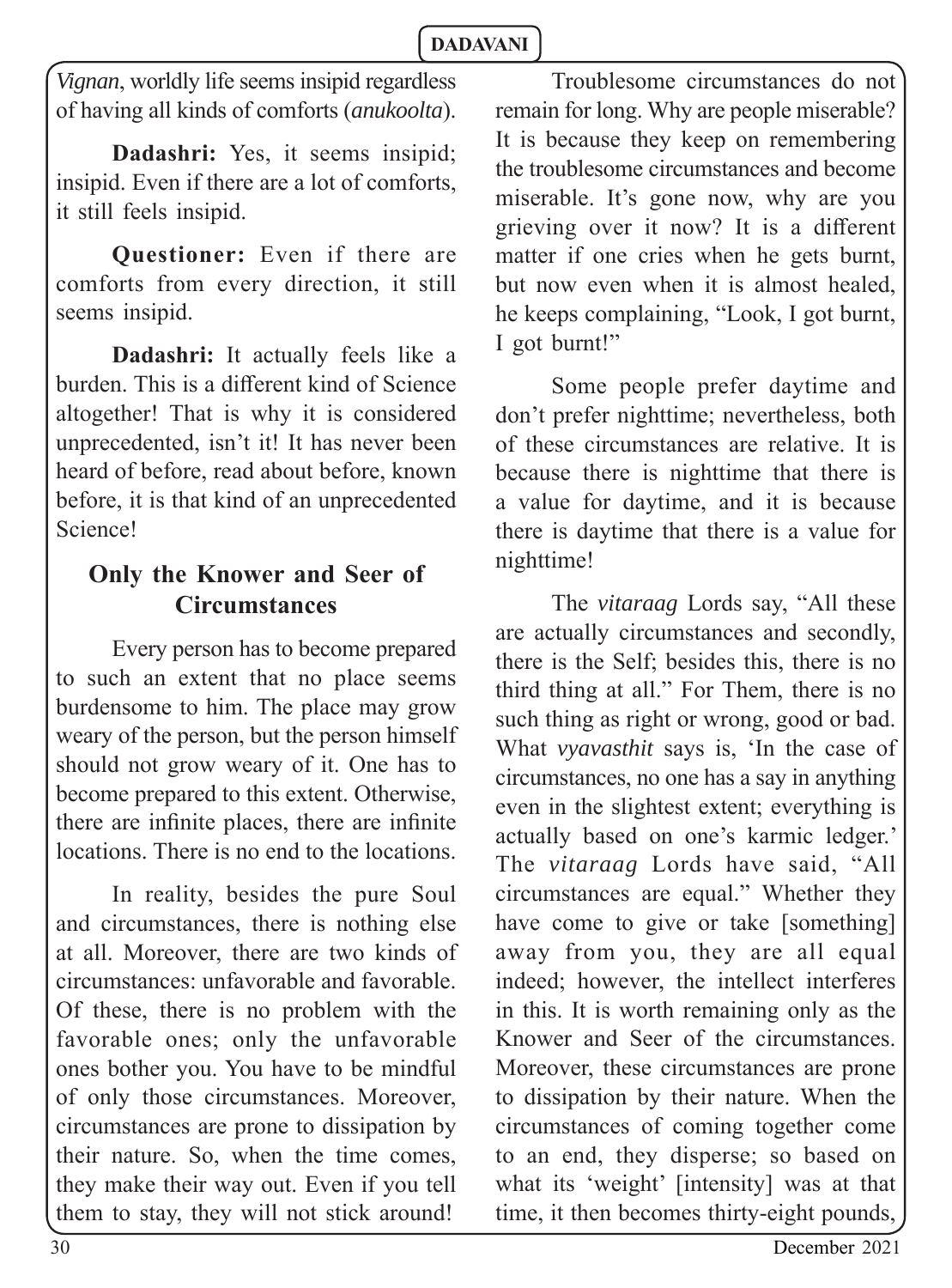thirty-six pounds and in such a sequential manner, it comes to an end.

Circumstances are completely prone to dissipation by their nature. One may come and at five minutes past eleven, it will make its way out! You may tell it, "Hey, hang on. Have a meal and then go." But even then it will still not stick around. It will take off the moment its time comes. However, with the way things are, when the dissipation is going to take place two minutes later, one waits [impatiently] thinking, 'It has still not left, it has still not left, when will it go?' So those two minutes feel like ten minutes to him! By waiting, time actually feels slower. Otherwise, circumstances are actually prone to dissipation by their nature.

It is not worth it for You to get involved in any circumstance; You are only the Knower-Seer of it. There is no need for You to get into a fight with the circumstances either, nor is there any need for You to stay put with it either. Whatever circumstance comes your way, tell it, 'Go to Dada.' Every circumstance will constantly change and You are separate from it. When a thought arises, that is a circumstance, and if one becomes involved with it and gets carried away with it, then that is an illusion. 'You' should simply See and Know it.

### **Adjust to the Circumstances**

Every individual should definitely have certain principles in life. Nevertheless, one should act in accordance with the circumstances. A human being is one who can adjust to circumstances. If one knows how to take an adjustment under

If You understand '*vyavasthit*' (scientific circumstantial evidence) completely, then the word '*khench*' (the subtle pull of insistence) would not exist at all. Tell the other person, "Do whatever is convenient for you." You should adjust to him. Nothing happens outside of *vyavasthit*.

People of the world do not understand that *vyavasthit* exists, but they will say, "Whatever has happened is correct." However, You should understand *vyavasthit*. Now, our people [those who are Self-realized through *Akram Vignan*] have understood *vyavasthit* in regards to four matters at the most. However, when insulted, you get shaken up again. But if You immediately understand *vyavasthit*, then steadiness remains. The fact is, there are so many matters that still remain [to be understood]! If One has understood *vyavasthit*, then He does not have any attachment or abhorrence whatsoever. It is considered learnt when *vyavasthit* is understood in exactness.

Have you understood *vyavasthit*? What would happen to you if you had to go to a place where you would be insulted? When you are insulted, you should say, "It is *vyavasthit*," and start to research, 'How did this bullet [insult] hit me? Where did it come from? Who was the shooter? What happened? Whom did it hit? Who am I?' As long as *vyavasthit* is not understood, you indeed infer, 'He is the one who hit me. I saw it myself!'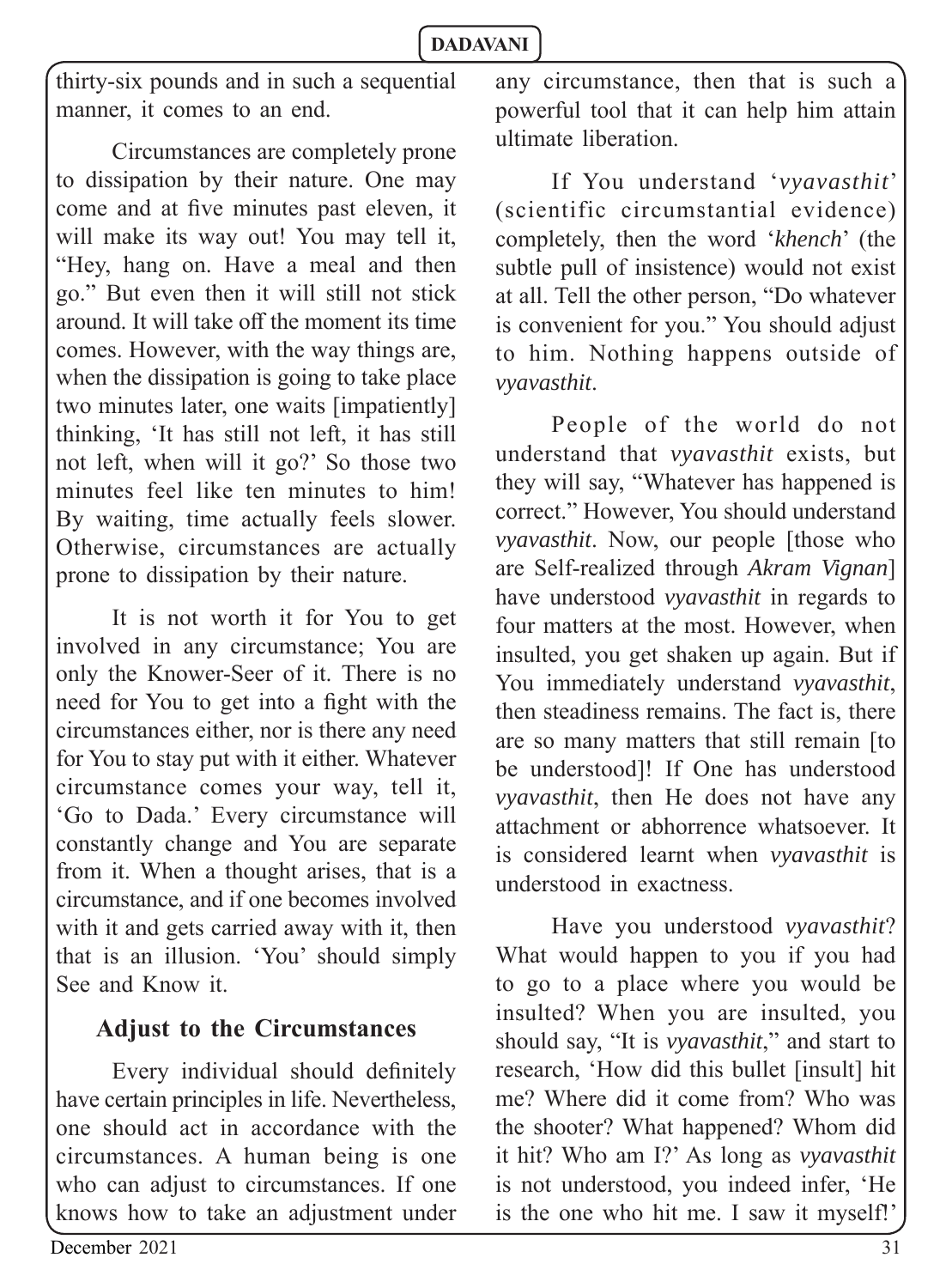So had You understood *vyavasthit*, You would become *vitaraag* (absolutely free from attachment and abhorrence).

*Vyavasthit* is the river and the small boat is ours. The boat tells the river, "Do not flow haphazardly." To which the river replies, "You foolish one, you should not move haphazardly. If you want to stay alive, then do as I do, flow as I flow. Adjust to me. Otherwise, you will get shattered to pieces. You will die!"

### **Unawareness of the Self in the Comfortable, Progress in the Uncomfortable**

The circumstances are all going to keep changing. They will not adjust; you will have to adjust. Circumstances do not have *bhaav* (inner intent; feeling) and you have *bhaav*. To adjust to the circumstances is your job. Unfavorable circumstances are actually favorable. While climbing the stairs, there may be shortness of breath, yet why do you climb? The feeling prevails that you will be able to go up, that you will get to take advantage of what is up there!

Everything that is favorable and unfavorable belongs to the external part; it is only the external part that prevails, the Self does not prevail. Where there is the unfavorable, the external part becomes absent; the Self becomes present at that time. The external part is indeed present in the favorable. Therefore, if You want the Self to be present, then the unfavorable is better, and if you want the body to be present, then the favorable is better.

The energy of the Self (*Atmashakti*) increases tremendously through that which causes you discomfort (*pratikool*). If it feels uncomfortable and yet you are able to remain with it, then the energy of the Self increases tremendously. However, the people of the world immediately bid it farewell. They do not find it suitable and the next day respectfully bid it farewell. Whereas that does not happen here.

The entire world has actually been wandering [life after life] because of the comfortable. If You want to become the Self, then the uncomfortable is beneficial. and if You do not want to become the Self, then the comfortable is beneficial. When One follows the path of awakened awareness as the Self, the uncomfortable is beneficial, whereas, on the path of unawareness as the Self, the comfortable is beneficial.

### **Equal View Towards the Comfortable and Uncomfortable**

Now You have indeed become the Self. So wherever you look, there is only the comfortable, right?

**Questioner:** Yes, everywhere.

**Dadashri:** It is comfortable even if you receive something. If you don't receive that thing and you receive something else instead, then even that is comfortable. So the comfortable and uncomfortable have become equal. An equal view (*samaan bhaav*) [towards both]! It is glorious; glory even to Your Knowledge, which has made the comfortable and uncomfortable equivalent! 'You' should grasp the bottom line, make the favorable and unfavorable one and the same.

~ Jai Sat Chit Anand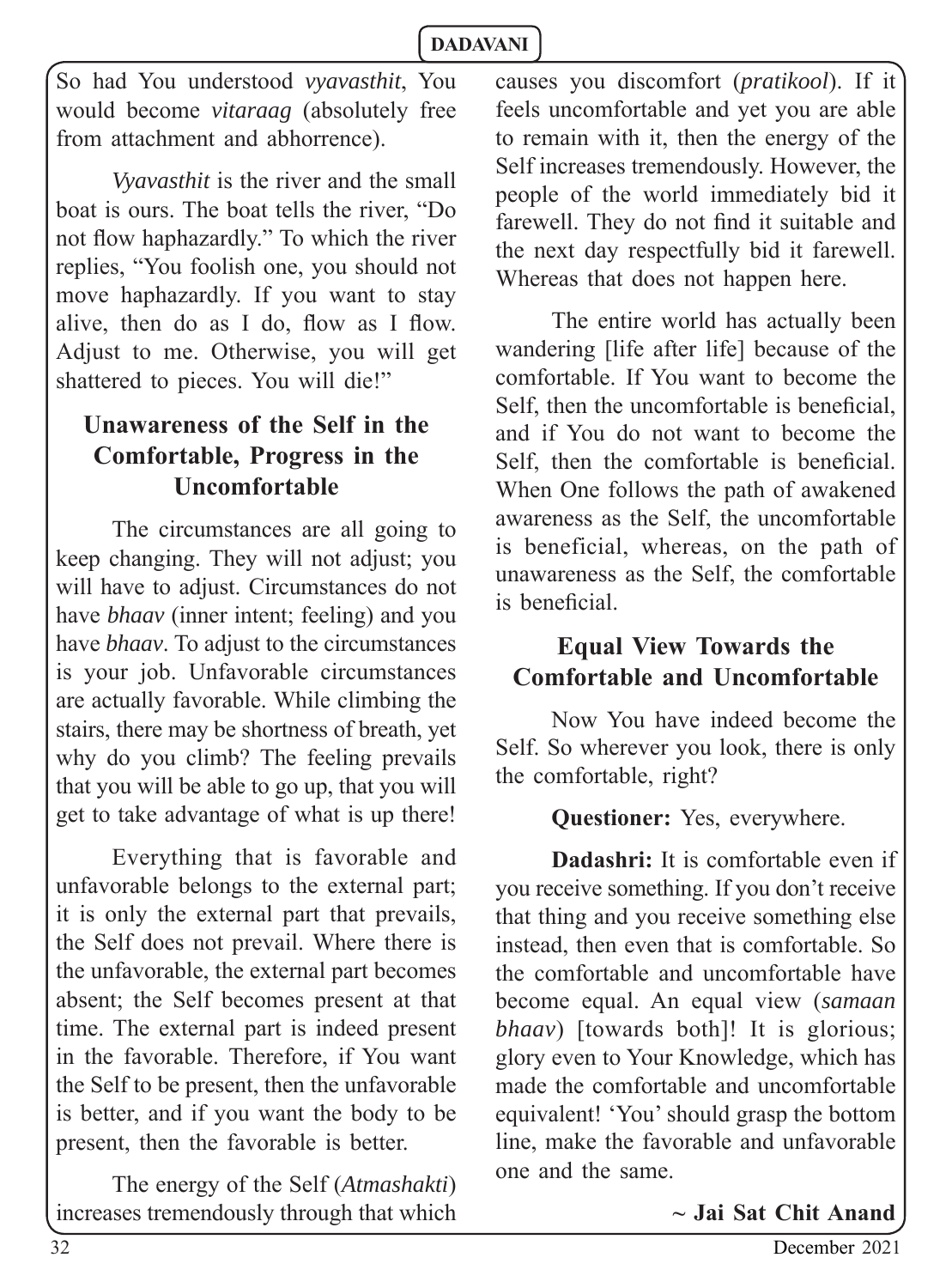### **Otherwise Worldly Entanglements Pose an Obstruction**

First, you have to learn this sort of worldly interaction. Without having an understanding of worldly interaction, people endure all kinds of beatings.

**Questioner:** There are simply no words for what you have to say in spiritual matters, but even regarding worldly interaction, what you say is topmost.

**Dadashri:** In fact, without the topmost understanding of worldly interaction, no one has attained liberation. No matter how valuable your Knowledge of the Self may be, will worldly interaction let you go? If it does not let you go, then what will you do? You are indeed pure Soul, but only if the worldly life lets you go, isn't that so? You keep on entangling yourself in the worldly life. Just bring about a solution quickly.

Say you were to tell someone, "Go to the shop and buy some ice cream," and he returns after going only halfway. When you ask him, "Why?" he tells you, "I came across a donkey on the way; that is a bad omen!" Now, he has acquired wrong knowledge, so you should remove that, shouldn't you? It has to be explained to him that, "Dear fellow, God also resides within a donkey; therefore, there is no such thing as omen. If you scorn a donkey like that, it reaches the God within it. Hence, you incur a tremendous error. Do not do this again." This is how wrong knowledge has come about and due to that, people are not able to adjust.

### **One Who Turns Wrong into Right Is a Samkiti**

What is the sign of one who has Self-realization (*samkiti*)? Even if everyone in the home does wrong, he turns it right. To turn things right in all matters is the sign of a *samkiti*. I made very subtle discoveries about worldly life. I am saying all this after having made the ultimate discovery. I am showing you how to live in this world, and I am also showing you how to attain liberation. My goal is to lessen your difficulties.

What you speak should 'adjust' [be agreeable] to the other person. It is indeed your mistake if what you say does not 'adjust' [agree] to the other person. If that mistake is broken, then you will adjust. The talk of the *vitaraag* Lords is one of 'adjusting everywhere.'

**Questioner:** Dada, this solution of 'adjust everywhere' that you have given can bring about a solution for all kinds of problems!

**Dadashri:** All problems are solved. Every word of mine will bring about a solution quickly. They will take you all the way to liberation. Therefore, adjust everywhere.

**Questioner:** Until now, everyone used to adjust in situations they liked, but it feels as though you are saying, "You should quickly adjust to situations you do not like."

**Dadashri:** Yes, you will have to adjust everywhere.

### **Dada's Novel Science**

**Questioner:** What is the inner intent behind this talk about adjustment? To what extent should I adjust?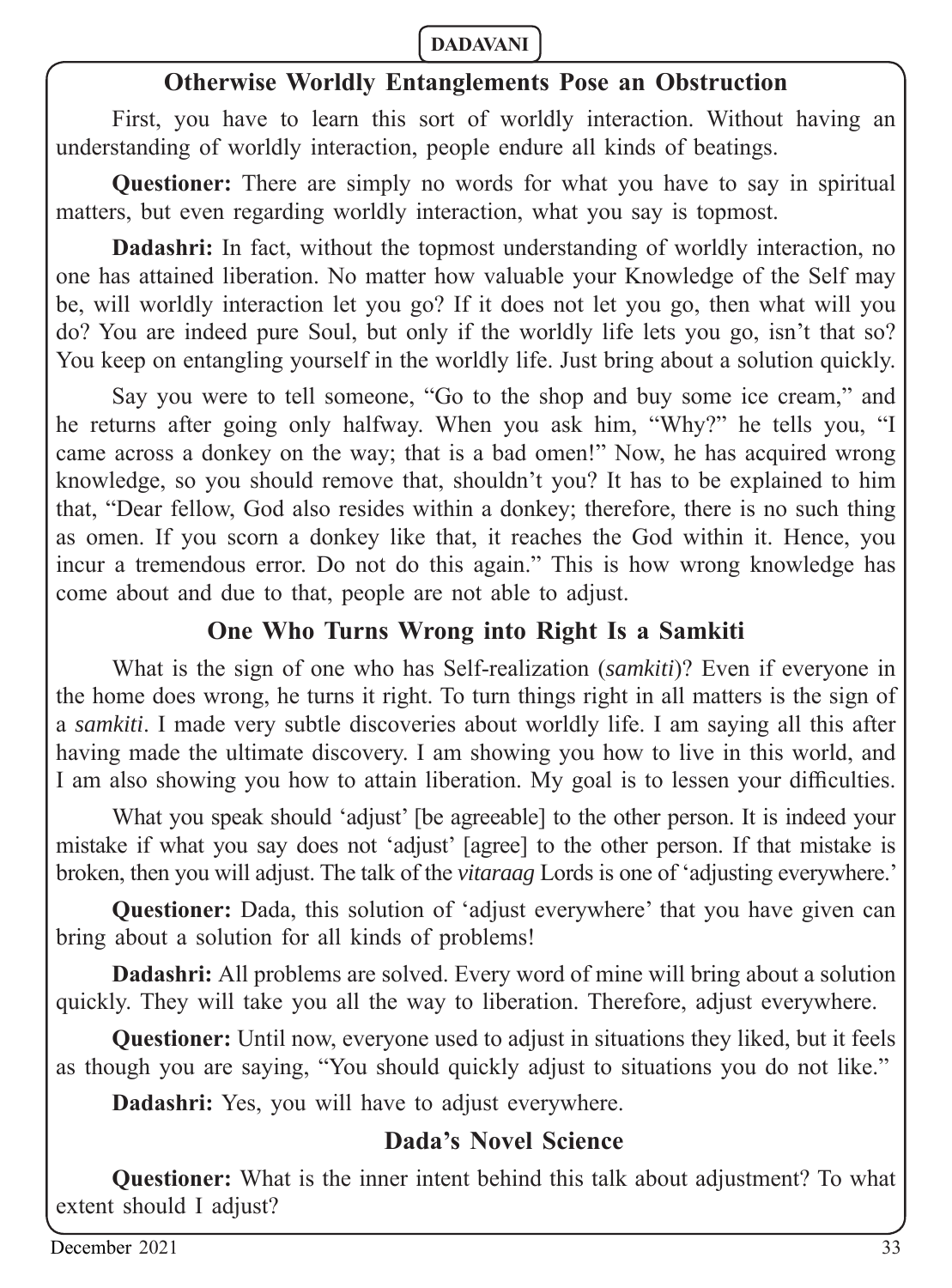**Dadashri:** The intent is that of peace, the goal is of peace. It is an art practiced in order to avoid restlessness. It is Dada's Science of adjustment. This adjustment is a novel one! And you must be getting a taste of what happens whenever you are not able to adjust, right? This dis-adjustment is itself foolishness. 'We' refer to adjustment as justice. Insistence and obstinacy (*duragrah*) cannot be considered justice. Any kind of obstinacy is not justice. 'We' do not force any viewpoint onto others. 'We' would cook the green grams with whatever type of water they would cook in; 'we' would even use water from the gutter to cook them if need be!

Until today, no one has ever disadjusted with me. Whereas, a household of only four people do not adjust with each other. Would you know how to adjust or not? Are you able to do that or not? You will learn from whatever you observe, won't you? The law of this world is that you will indeed learn from whatever you observe. There is nothing that has to be taught in that. Perhaps you do not understand the part that I am preaching. However, if you observe my conduct, you will easily learn.

People do not know how to adjust in their homes and yet they sit down to read scriptures about Self-realization! Hey, put aside the scriptures. Learn this [to adjust everywhere] first. They do not know how to adjust at home at all. This is how the world is!

There is no problem if you do not know anything else in the world, there is no problem if you do not know much about handling a business, but you should know how to adjust. Therefore, in the situation at hand, you should learn how to adjust. In this current era of the time cycle, if you do not know how to adjust, you will suffer. Therefore, you should adjust everywhere and get your work done.

### **(From Param Pujya Dadashri's Gnanvani)**

# **Junagadh Trimandir Pranpratishtha Celebration – Via Live Webcast**

### **In presence of Atmagnani Pujyashri Deepakbhai**

### **7 to 9 January 2022**

**7 January** (Fri), 4-30 to 7-30 pm - **Satsang** (For local mahatma seekers)

**8 January** (Sat), 4 to 7-30 pm - **Gnan Vidhi**

**9 January 2022** (Sunday)

**Pranpratishtha :** 9-30 am to 1 pm, **Pujan-Darshan-Aarti :** 4 pm to 7 pm.

**Venue : Trimandir,** Khamdhrol Cross Road, Junagadh Bypass Road, Junagadh. **Ph :** 9924344489 **Note :** Due to only one day Pranpratishtha event, no accommodation facility will be available.

**Owned by : Mahavideh Foundation** Simandhar City, Adalaj - 382421, Dist-Gandhinagar.

© 2021, Dada Bhagwan Foundation. All Rights Reserved.

**Contacts : Adalaj Trimandir**, Simandhar City, Ahmedabad-Kalol Highway, **Adalaj**, Dist. **:** Gandhinagar-382421, **Gujarat, India**. **PH. :** 9328661166-77, **E-MAIL:** DADAVANI@DADABHAGWAN.ORG **WEB :** WWW.DADABHAGWAN.ORG **Mumbai :** 9323528901, **USA-Canada :** +1 877-505-3232, **UK :** +44 330-111-3232 **Australia :** +61 402179706, **Kenya :** +254 722 722 063, **Germany :** +49 700 32327474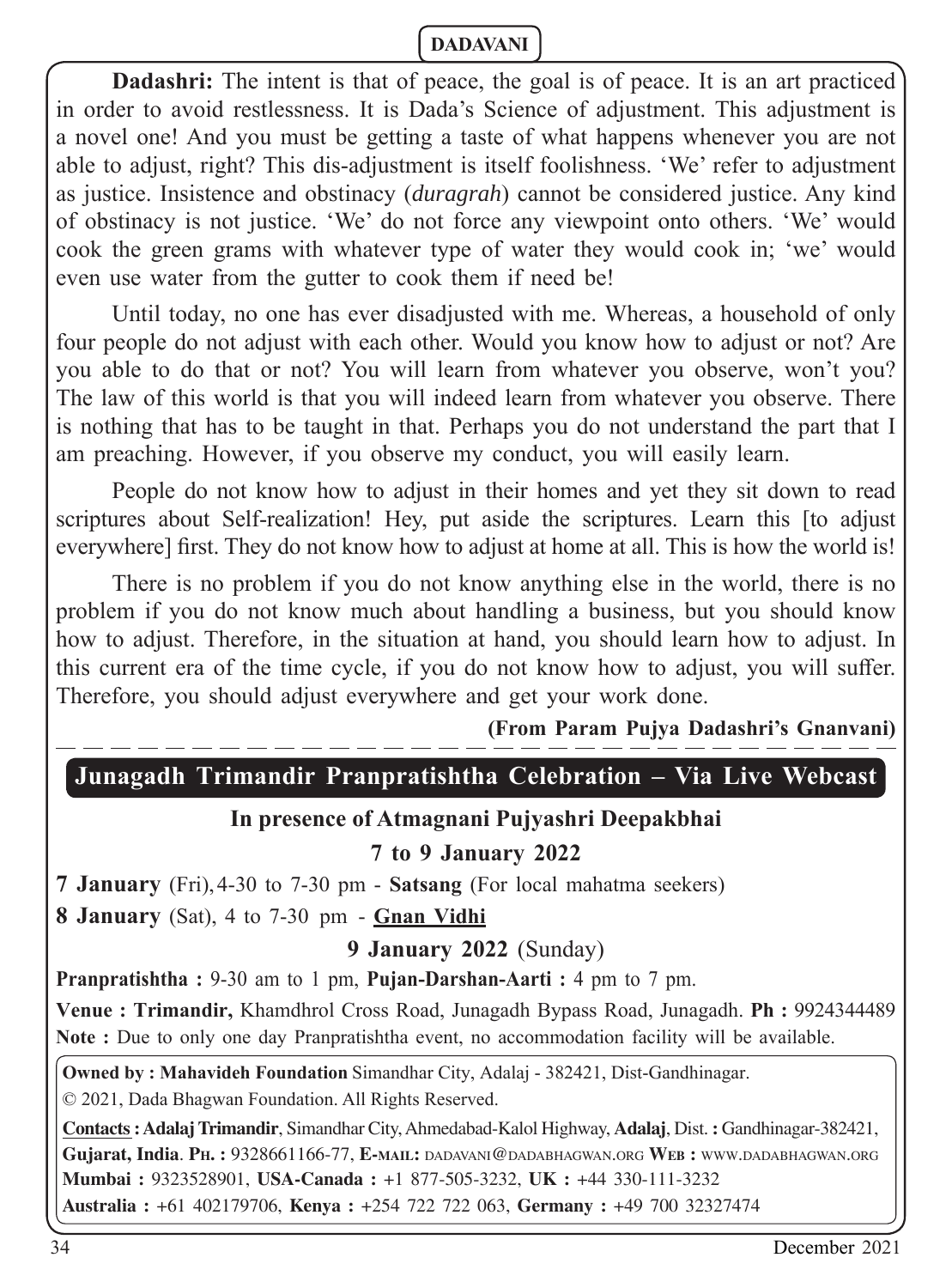### Adalaj: Diwali and New Year's Celebrations: Dt. 3 and 4 November 2021



December 2021